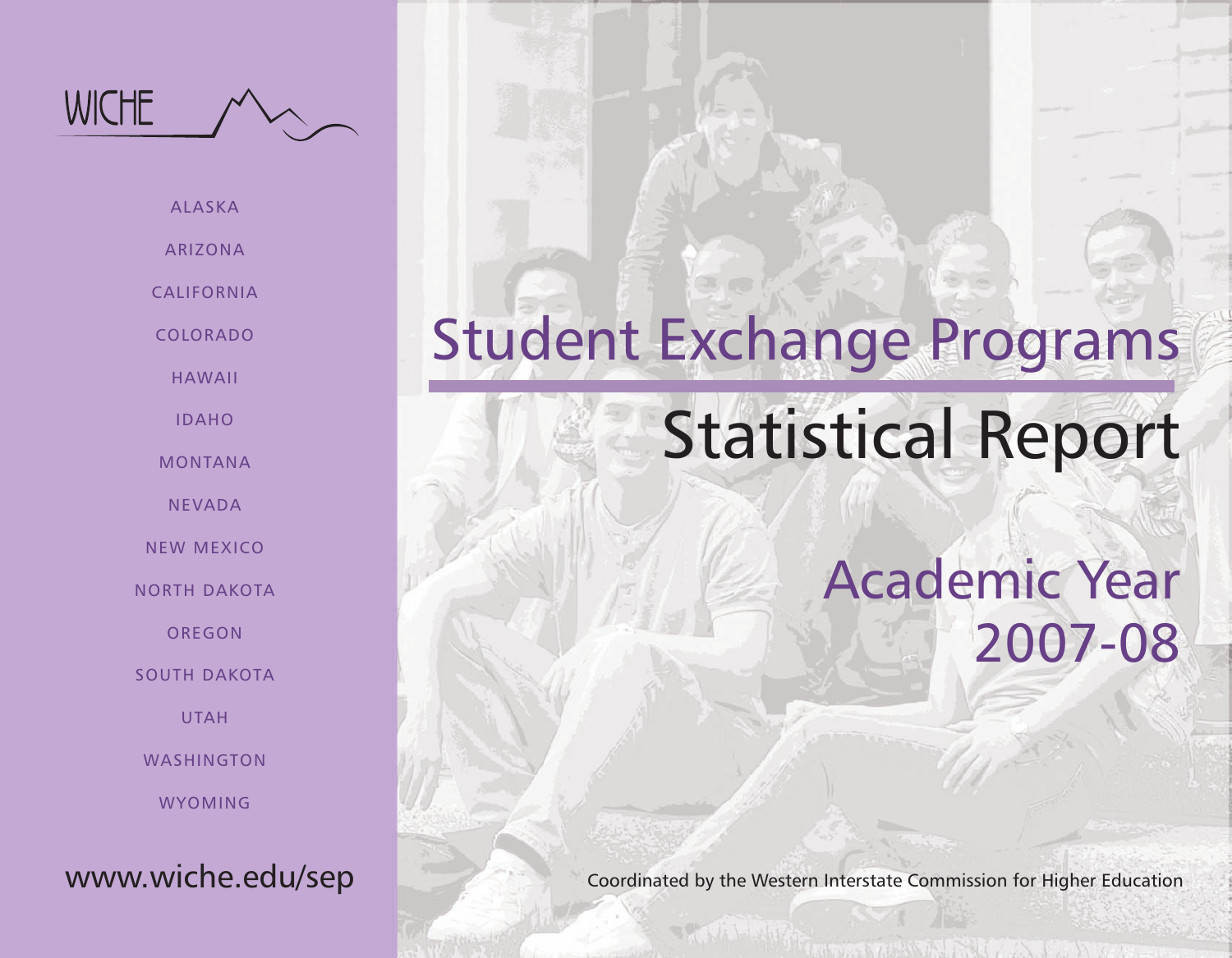# Index

# Part I - Professional Student Exchange Program (PSEP)

| $\bullet$ |  |
|-----------|--|
|           |  |
| $\bullet$ |  |
| $\bullet$ |  |
|           |  |
| $\bullet$ |  |
| $\bullet$ |  |
| $\bullet$ |  |
| $\bullet$ |  |
| $\bullet$ |  |
| $\bullet$ |  |
|           |  |
|           |  |
|           |  |
|           |  |
|           |  |
|           |  |
|           |  |
|           |  |
|           |  |
|           |  |
|           |  |
|           |  |
|           |  |
|           |  |

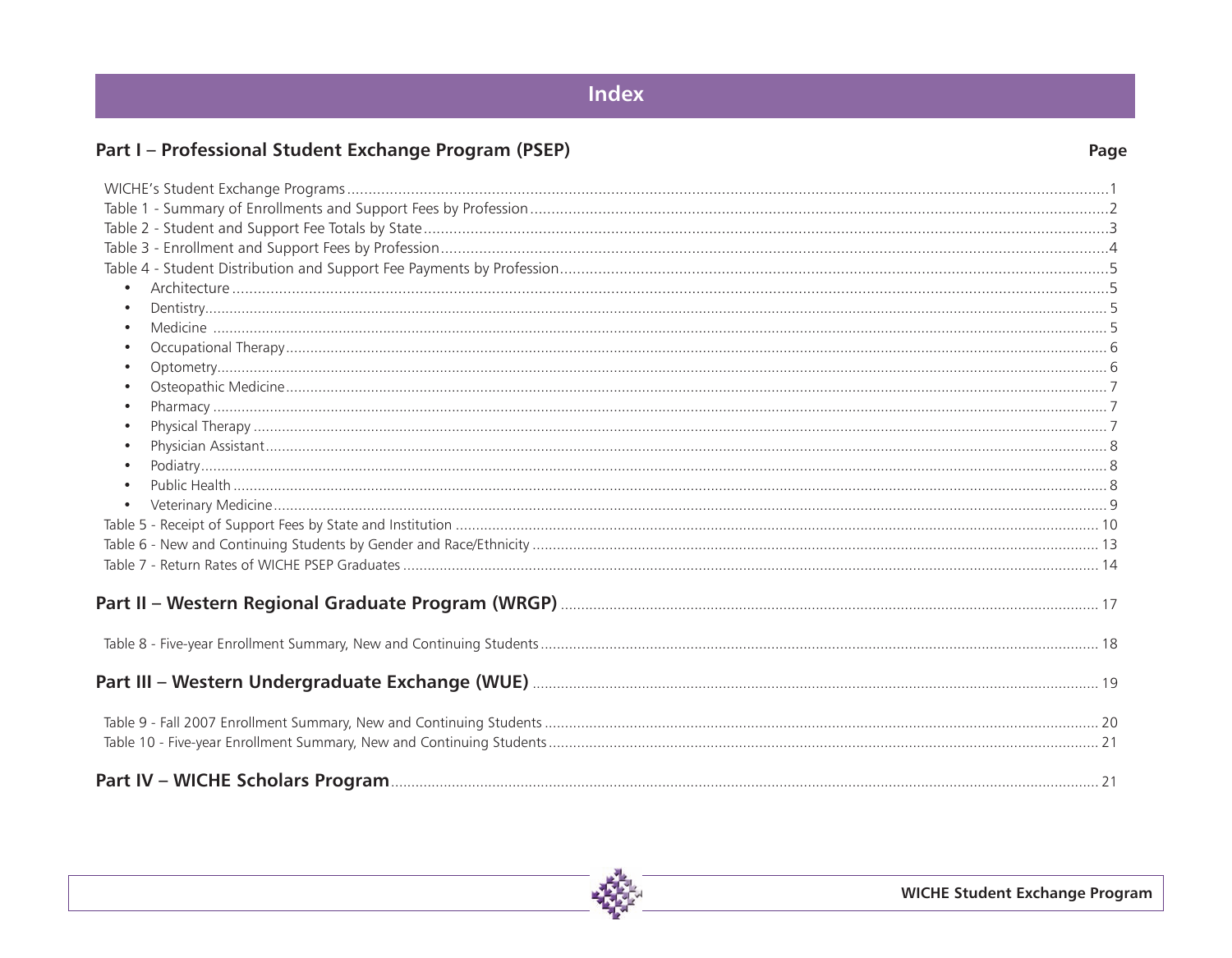### **WICHE's Student Exchange Programs**

Through the three student exchange programs administered by the Western Interstate Commission for Higher Education (WICHE), some 23,300 residents of 15 Western states are enrolled at reduced levels of tuition in a broad spectrum of undergraduate, graduate, and professional programs. This report covers Fall 2007 enrollments in the three programs, as well as detailing the funds that flow between "sending" states and "receiving" institutions in the Professional Student Exchange Program.

Early in the 1950s, 13 Western states enacted the Western Regional Education Compact and created WICHE. WICHE's region was later expanded through the affiliation of North Dakota in 1985 and South Dakota in 1988. WICHE's founding principle was to encourage and assist the sharing of facilities and education programs among the Western states, especially through its student exchange programs.

The Professional Student Exchange Program (PSEP) is the oldest of the WICHE exchange programs. In PSEP, students usually pay resident tuition at public institutions (except for the field of pharmacy), or reduced tuition in private institutions. For each PSEP student, sending states pay a "support fee" established by WICHE to the enrolling institution. Over the years since the program began in 1953, PSEP has grown beyond its original three disciplines: medicine, dentistry, and veterinary medicine. With this change, PSEP will provide students with access to 10 professional fields, most of which are in the health care professions.

In May 2007, WICHE's commissioners approved several changes to the PSEP that will become effective as of the 2008-09 academic year. As few students were participating in the fields of architecture, graduate library studies, graduate nursing, and public health, these will be inactivated. Schools that were offering these programs through PSEP have been invited to join WICHE's graduate exchange program, called "WRGP".

The Western Regional Graduate Program (WRGP) came into operation in 1981 and now includes designated graduate programs in all WICHE

states except California. To be included in WRGP, programs must undergo an extensive review intended to assure that they are distinctive and of demonstrated high quality. Enrolling master's and PhD students pay resident tuition. As of Fall 2007, 178 programs at 39 institutions in the WICHE region participate in the exchange.

The Western Undergraduate Exchange (WUE), initiated in 1988, opened opportunities for undergraduate study in a wide range of programs in public two-year and four-year colleges and universities. In WUE, states include programs in which they are prepared to enroll residents of other participating states at a tuition rate equal to 150 percent of resident tuition. This special tuition rate is a significant savings over normal nonresident tuition. The WUE Online database (www.wiche.edu/sep/ wue) now lists more than 143 two-year and four-year public participating institutions in all WICHE states.

Through WICHE Scholars, any WICHE state may assist its residents at any degree level and in any field not covered by the other exchanges. To participate, states pay the difference between resident tuition (paid by the student) and the receiving institution's nonresident tuition. (In private institutions, as in PSEP, the student normally pays reduced tuition and the remainder is covered by the sending state.)

This annual Statistical Report provides enrollment and financial information for the Professional Student Exchange Program, and enrollment information for WRGP and WUE. Please note that there is no additional state payment in either WRGP nor WUE.

Further information on all three of our student exchange programs are available on WICHE's website at www.wiche.edu/sep.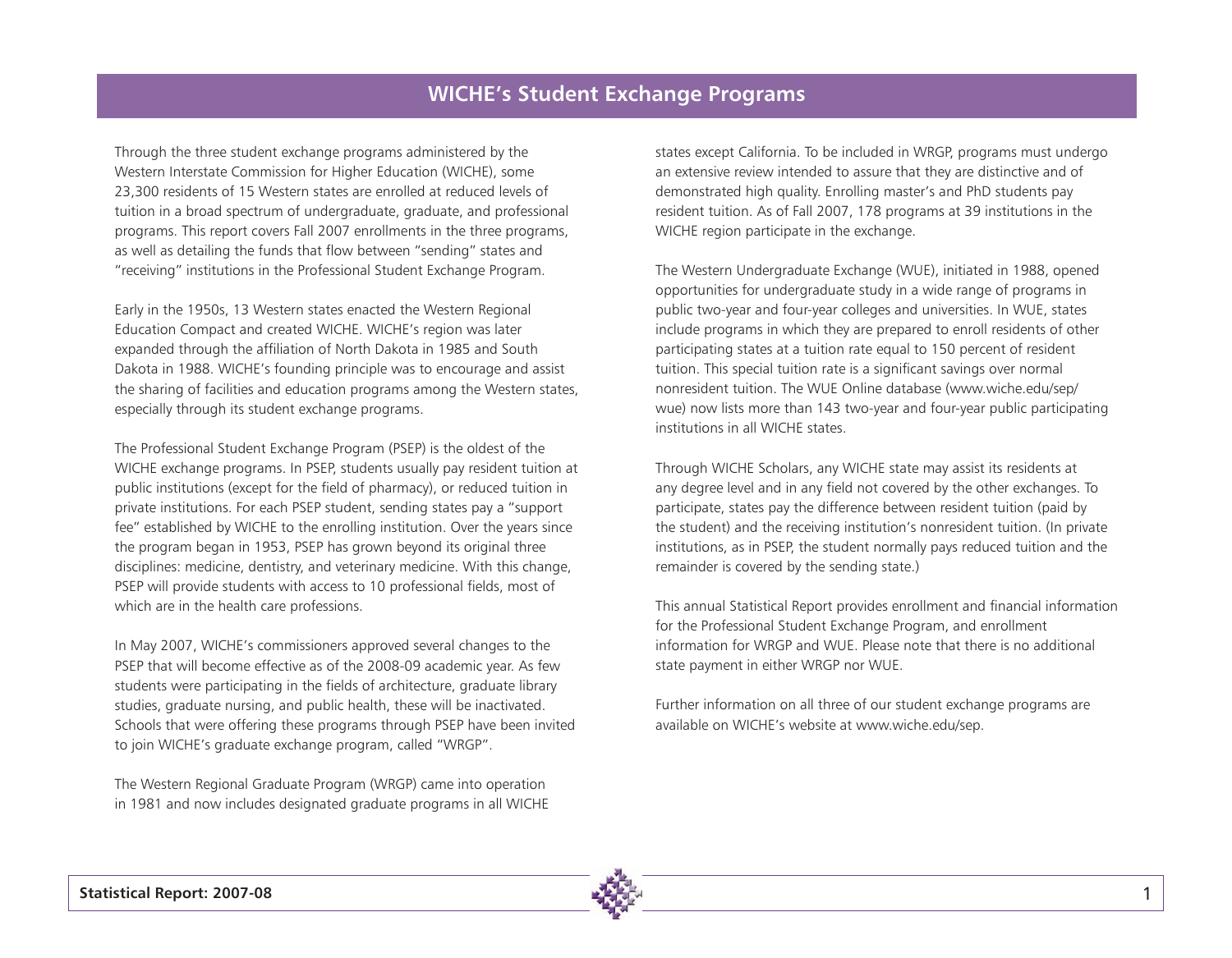### Table 1: Summary of Enrollments and Support Fees by Profession

|                                 |                       | 2006-07                         |                       | 2007-08                         | 2008-09                      |
|---------------------------------|-----------------------|---------------------------------|-----------------------|---------------------------------|------------------------------|
| <b>Professional Field</b>       | Number<br>of Students | Support Fee Rate<br>per Student | Number<br>of Students | Support Fee Rate<br>per Student | Approved<br>Support Fee Rate |
| <b>Group A Fields</b>           |                       |                                 |                       |                                 |                              |
| Dentistry                       | 144                   | 19,900<br>\$                    | 154                   | 20,600<br>\$                    | \$21,300                     |
| Medicine                        | 46                    | 25,600                          | 41                    | 26,500                          | 27,400                       |
| Occupational Therapy            | 31                    | 9,400                           | 34                    | 10,700                          | 11,100                       |
| Optometry                       | 146                   | 13,600                          | 147                   | 14,100                          | 14,600                       |
| Osteopathic Medicine            | 56                    | 17,000                          | 55                    | 17,600                          | 18,200                       |
| Physical Therapy                | 38                    | 9,400                           | 42                    | 9,700                           | 10,000                       |
| Physician Assistant             | 30                    | 9,200                           | 30                    | 10,500                          | 10,900                       |
| Podiatry                        | 5                     | 11,900                          | 5                     | 12,300                          | 12,700                       |
| Veterinary Medicine             | 207                   | 25,400                          | 222                   | 26,300                          | 27,200                       |
| <b>Group B Fields</b>           |                       |                                 |                       |                                 |                              |
| Architecture*                   | 0                     | \$<br>4,300                     |                       | \$<br>4,400                     | \$4,500                      |
| Graduate Library Studies*       | $\overline{2}$        | 5,600                           | $\Omega$              | n/a                             | n/a                          |
| Graduate Nursing*               | 0                     | 4,700                           | $\mathbf{0}$          | n/a                             | n/a                          |
| Pharmacy                        | 37                    | 6,100                           | 41                    | 6,300                           | 6,500                        |
| Public Health*                  |                       | 6,500                           |                       | 6,700                           | 6,900                        |
| <b>Total Students</b>           | 743                   | 773                             |                       |                                 |                              |
| <b>Actual Support Fees Paid</b> |                       | \$13,411,728                    |                       | \$14,583,855                    |                              |

\*Note: The fields of architecture, graduate library studies, graduate nursing and public health were inactivated, effective for the 2008 academic year. Support fee rates are indicated only for the years where there is current or anticipated student enrollment.

### Institution and Program Totals

| Number of Institutions    | 2007 | 2006 | Number of Programs    | 2007 | 2006 |
|---------------------------|------|------|-----------------------|------|------|
| Within WICHE region       |      |      | Within WICHE region   |      |      |
| Public                    | 28   | 36   | Public                | 59   | 82   |
| Private                   | 17   | 18   | Private               | 42   | 45   |
| Outside WICHE region      |      |      | Outside WICHE region  |      |      |
| Public                    | 6    | 6    | Public                | 6    | 6    |
| Private                   |      |      | Private               |      |      |
|                           |      |      |                       |      |      |
| <b>TOTAL INSTITUTIONS</b> | 58   | 67   | <b>TOTAL PROGRAMS</b> | 114  | 140  |

Note: The decrease in the number of programs and institutions is due to the inactivation of architecture, graduate library studies, graduate nursing and public health.

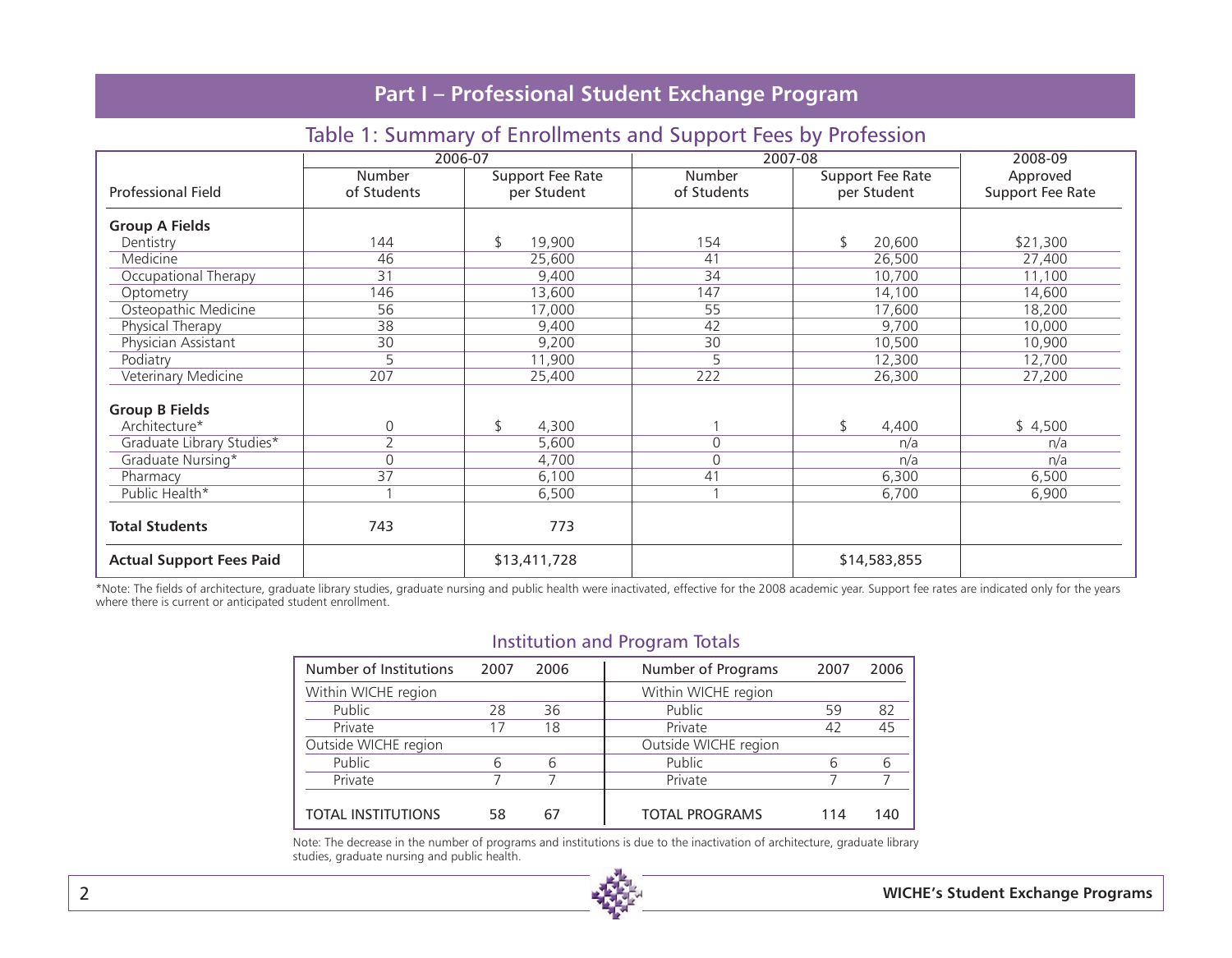# Table 2: Student and Support Fee Totals by State, 2007-08

|               | Number of                | <b>Total Fees</b> |                | Number of Students Received |                |              | <b>Total Fees Received</b><br>by Enrolling Institutions |              |
|---------------|--------------------------|-------------------|----------------|-----------------------------|----------------|--------------|---------------------------------------------------------|--------------|
| <b>State</b>  | <b>Students Sent</b>     | Paid              | Public         | Private                     | Total          | Public       | Private                                                 | Total        |
| Alaska        | 26                       | \$<br>347,599     |                |                             | 0              |              |                                                         | \$<br>0      |
| Arizona       | 205                      | 3,929,178         | 4              | 94                          | 98             | \$<br>85,800 | \$1,372,064                                             | 1,457,864    |
| California    | $\mathsf{O}\xspace$      | $\mathbf 0$       | 14             | 122                         | 136            | 252,100      | 1,964,103                                               | 2,216,203    |
| Colorado      | 28                       | 394,800           | 203            |                             | 203            | 5,010,766    |                                                         | 5,010,766    |
| Hawaii        | 81                       | 1,101,599         |                |                             |                | 26,500       |                                                         | 26,500       |
| Idaho         | 8                        | 112,800           | $\overline{2}$ |                             | 2              | 26,933       |                                                         | 26,933       |
| Montana       | 81                       | 1,937,800         | $\overline{2}$ |                             | $\overline{2}$ | 17,333       |                                                         | 17,333       |
| Nevada        | 43                       | 741,750           | 5              | $\overline{2}$              | $\overline{7}$ | 100,100      | 35,200                                                  | 135,300      |
| New Mexico    | 91                       | 2,070,834         | 2              |                             | $\overline{2}$ | 23,950       |                                                         | 23,950       |
| North Dakota  | 34                       | 642,800           | 13             |                             | 13             | 243,065      |                                                         | 243,065      |
| Oregon        | $\mathsf{O}\xspace$      | $\mathbf{0}$      | 33             | 99                          | 132            | 662,600      | 1,355,866                                               | 2,018,466    |
| South Dakota  | $\mathsf{O}\xspace$      | 0                 |                |                             | 0              |              |                                                         | 0            |
| Utah          | 34                       | 703,050           | 5              |                             | 5              | 91,799       |                                                         | 91,799       |
| Washington    | 14                       | 221,900           | 103            | 9                           | 112            | 2,147,366    | 82,266                                                  | 2,229,632    |
| Wyoming       | 128                      | 2,379,745         |                |                             | $\Omega$       |              |                                                         | $\mathbf{0}$ |
| Out of Region | $\overline{\phantom{0}}$ |                   | 15             | 45                          | 60             | 309,000      | 777,044                                                 | 1,086,044    |
| <b>TOTALS</b> | 773                      | \$14,583,855      | 402            | 371                         | 773            | \$8,997,312  | \$5,586,543                                             | \$14,583,855 |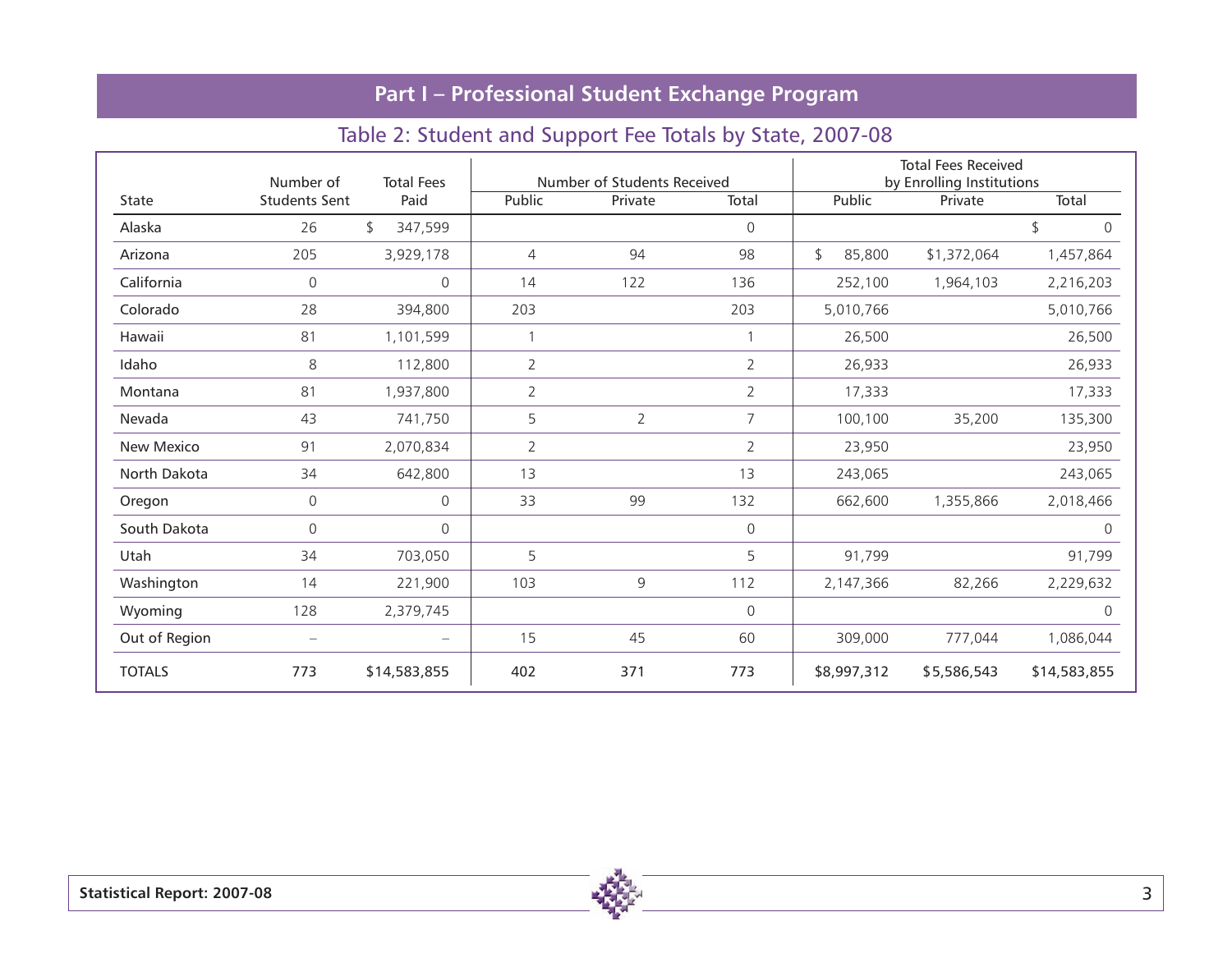# Table 3: Enrollment and Support Fees by Profession, 2007-08

| Sending<br>State | Architecture | Dentistry      | Medicine                | Occupational<br>Therapy | Optometry                | Osteopathic<br>Medicine | Pharmacy  | Physical<br>Therapy | Physician<br>Assistant | Podiatry                                   | Public<br>Health | Veterinary<br>Medicine | <b>TOTALS</b>            |
|------------------|--------------|----------------|-------------------------|-------------------------|--------------------------|-------------------------|-----------|---------------------|------------------------|--------------------------------------------|------------------|------------------------|--------------------------|
|                  |              | 10             |                         | $\overline{4}$          | 3                        |                         | 4         | $\overline{4}$      |                        | 0                                          |                  |                        | 26                       |
| Alaska           |              | \$169,950      |                         | \$45,550                | \$<br>42,300             |                         | \$27,300  | \$48,499            | \$14,000               | \$<br>$\mathsf{O}\xspace$                  |                  |                        | 347,599                  |
|                  |              | 56             |                         | 17                      | 25                       | 30                      |           |                     | 18                     |                                            |                  | 59                     | 205                      |
| Arizona          |              | 1,208,536      |                         | 160,498                 | 352,500                  | \$447,744               |           |                     | 234,500                |                                            |                  | \$1,525,400            | 3,929,178                |
|                  |              |                |                         |                         |                          |                         |           |                     |                        |                                            |                  |                        | $\mathbf 0$              |
| California       |              |                |                         |                         |                          |                         |           |                     |                        |                                            |                  |                        | $\mathbf{0}$             |
|                  |              |                |                         |                         | $\overline{28}$          |                         |           |                     |                        |                                            |                  |                        | $\overline{28}$          |
| Colorado         |              |                |                         |                         | 394,800                  |                         |           |                     |                        |                                            |                  |                        | 394,800                  |
|                  |              | 12             |                         | $\overline{7}$          | 9                        |                         | 26        | 17                  |                        |                                            |                  | 10                     | 81                       |
| Hawaii           |              | 288,402        |                         | 92,732                  | 126,900                  |                         | 154,350   | 176,215             |                        |                                            |                  | 263,000                | 1,101,599                |
|                  |              |                |                         |                         | 8                        |                         |           |                     |                        |                                            |                  |                        | 8                        |
| Idaho            |              | $\overline{7}$ | 25                      | $\overline{2}$          | 112,800                  | 6                       |           |                     |                        |                                            |                  | 36                     | 112,800<br>81            |
| Montana          |              | 144,200        | 662,500<br>\$           | 17,833                  | $\overline{4}$<br>56,400 | 105,600                 |           |                     |                        | $\mathsf{O}\xspace$<br>$\mathsf{O}\xspace$ | \$4,467          | 946,800                | 1,937,800                |
|                  |              | 3              |                         |                         | $\overline{7}$           |                         | 11        |                     | $\overline{4}$         |                                            |                  | 18                     | 43                       |
| Nevada           |              | 41,200         |                         |                         | 98,700                   |                         | 72,450    |                     | 56,000                 |                                            |                  | 473,400                | 741,750                  |
|                  |              | 40             |                         |                         | $\overline{7}$           |                         |           |                     |                        |                                            |                  | 43                     | 91                       |
| New Mexico       |              | 837,734        |                         |                         | 84,600                   | 17,600                  |           |                     |                        |                                            |                  | 1,130,900              | 2,070,834                |
|                  |              | 12             |                         |                         | 15                       |                         |           |                     |                        |                                            |                  | $\overline{7}$         | 34                       |
| North Dakota     |              | 247,200        |                         |                         | 211,500                  |                         |           |                     |                        |                                            |                  | 184,100                | 642,800                  |
|                  |              |                |                         |                         |                          |                         |           |                     |                        |                                            |                  |                        | $\Omega$                 |
| Oregon           |              |                |                         |                         |                          |                         |           |                     |                        |                                            |                  |                        | $\mathsf{O}\xspace$      |
|                  |              |                |                         |                         |                          |                         |           |                     |                        |                                            |                  |                        | $\mathbf 0$              |
| South Dakota     |              |                |                         |                         |                          |                         |           |                     |                        |                                            |                  |                        | $\mathbf 0$              |
|                  |              |                |                         |                         | 10                       |                         |           |                     |                        | 4                                          |                  | 20                     | $\overline{34}$          |
| Utah             |              |                |                         |                         | 141,000                  |                         |           |                     |                        | 49,200                                     |                  | 512,850                | 703,050                  |
|                  |              |                |                         |                         | $\overline{7}$           | $\overline{7}$          |           |                     |                        |                                            |                  |                        | 14                       |
| Washington       |              |                |                         |                         | 98,700                   | 123,200                 |           |                     |                        |                                            |                  |                        | 221,900                  |
|                  | 1            | 14             | 16                      | $\overline{4}$          | 24                       | 11                      |           | 21                  | $\overline{7}$         |                                            |                  | 29                     | 128                      |
| Wyoming          | \$4,400      | 288,400        | 410,750                 | 57,066                  | 338,400                  | 176,000                 |           | 245,729             | 84,000                 | 12,300                                     |                  | 762,700                | 2,379,745                |
|                  | 1            | 154            | 41                      | 34                      | 147                      | 55                      | 41        | 42                  | 30                     | 5                                          | 1                | 222                    | 773                      |
| <b>TOTALS</b>    | \$4,400      |                | \$3,225,622 \$1,073,250 | \$373,679               | \$2,058,600              | \$870,144               | \$254,100 | \$470,443           | \$388,500              | \$61,500                                   | \$4,467          |                        | \$5,799,150 \$14,583,855 |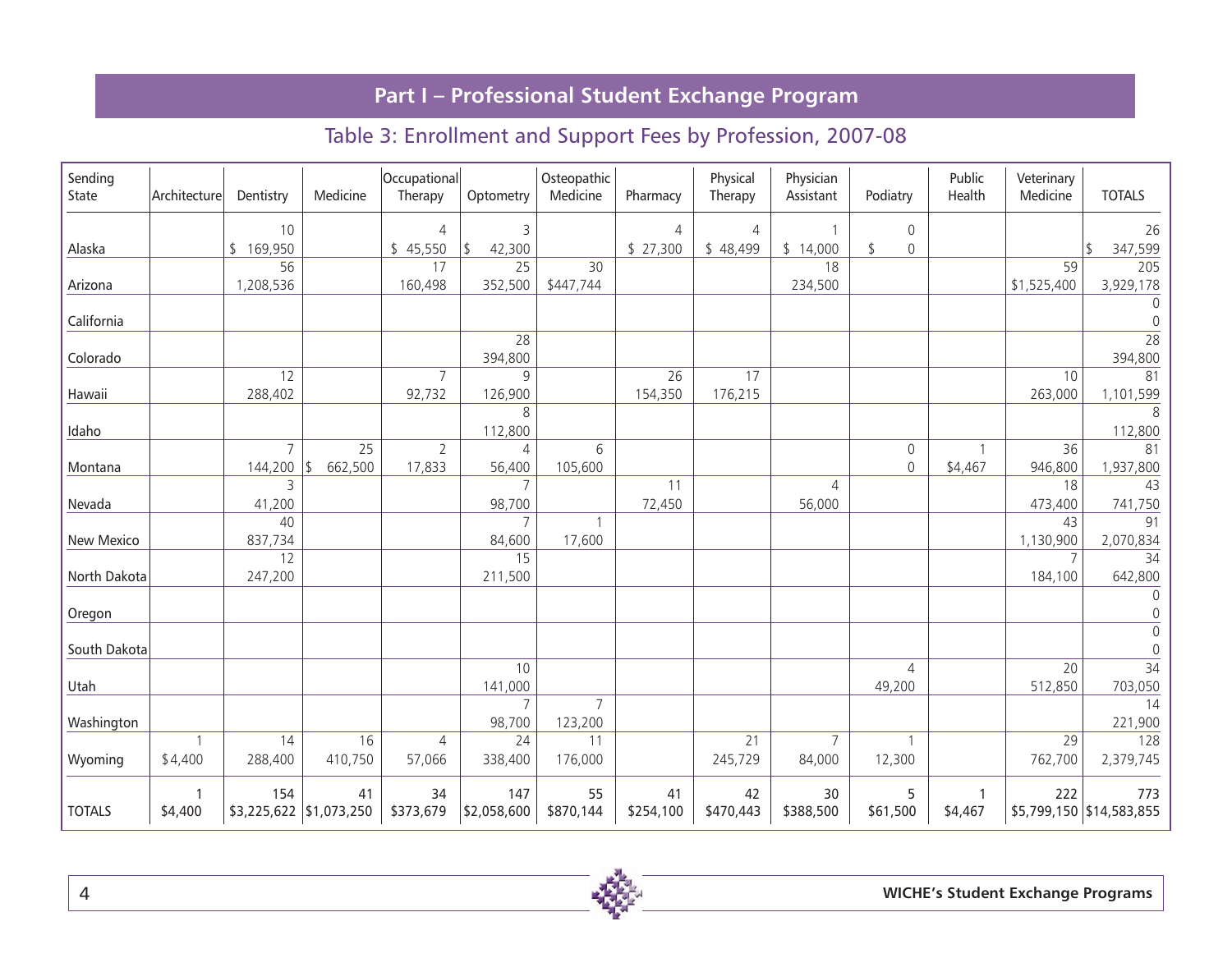| ARCHITECTURE*                                                                 |     |            |     |      |            | Receiving School |            |            |             |      | Total                     | <b>Total Fees</b><br>Paid by |
|-------------------------------------------------------------------------------|-----|------------|-----|------|------------|------------------|------------|------------|-------------|------|---------------------------|------------------------------|
| Sending State                                                                 | ASU | <b>UCB</b> | USC | COLO | <b>IDA</b> | <b>MSU</b>       | <b>UNM</b> | <b>ORE</b> | <b>UTAH</b> | WASH | Number<br><b>Students</b> | Sending<br>State             |
| Wyoming                                                                       |     |            |     |      |            |                  |            |            |             |      |                           | \$4,400                      |
| <b>TOTALS</b>                                                                 |     |            |     |      |            |                  |            |            |             |      |                           | \$4,400                      |
| * NOTE: Architecture was inactivated for new students, effective for AY 2008. |     |            |     |      |            |                  |            |            |             |      |                           |                              |

| <b>DENTISTRY</b> |                |   |                |           |            |                | Receiving School         |              |                |                |                  | Total              | <b>Total Fees</b><br>Paid by |
|------------------|----------------|---|----------------|-----------|------------|----------------|--------------------------|--------------|----------------|----------------|------------------|--------------------|------------------------------|
| Sending State    | ASDOH LL       |   |                | UCLA UCSF | <b>UOP</b> | USC            | COLO                     | UNLV         | <b>ORE</b>     | <b>WASH</b>    | Out of<br>Region | Number<br>Students | Sending<br>State             |
| Alaska           | 2              |   |                |           |            |                | 3                        |              | $\overline{2}$ |                |                  | 10                 | \$169,950                    |
| Arizona          | 16             | 4 | 3              | 2         | 8          | $\overline{4}$ | 10                       |              | 8              |                |                  | 56                 | 1,208,536                    |
| Hawaii           |                |   | $\overline{2}$ |           | 6          |                |                          |              |                |                |                  | 12                 | 288,402                      |
| Montana          | $\overline{2}$ |   |                |           |            |                |                          |              | 3              | $\overline{2}$ |                  | 7                  | 144,200                      |
| Nevada           |                |   |                |           |            |                |                          |              | $\overline{2}$ |                |                  | 3                  | 41,200                       |
| New Mexico       | $\overline{2}$ |   |                |           |            |                | 12                       |              | $\overline{2}$ |                | 22               | 40                 | 837,734                      |
| North Dakota     |                |   |                |           |            |                | $\overline{\phantom{0}}$ |              |                |                | 8                | 12                 | 247,200                      |
| Wyoming          |                |   |                |           |            |                | 3                        |              |                |                | 9                | 14                 | 288,400                      |
| <b>TOTALS</b>    | 22             | 6 | 5              | 3         | 16         | 6              | 30                       | $\mathbf{2}$ | 20             | $\overline{4}$ | 40               | 154                | \$3,225,622                  |

| <b>MEDICINE</b> |             |    |      |                |          |     |             |             | Receiving School |              |             |            |            |     |            |            |                | Total                     | <b>Total Fees</b><br>Paid by |
|-----------------|-------------|----|------|----------------|----------|-----|-------------|-------------|------------------|--------------|-------------|------------|------------|-----|------------|------------|----------------|---------------------------|------------------------------|
| Sending State   | <b>ARIZ</b> | LL | STAN | UCB/SF UCD     |          | UCI | <b>UCLA</b> | <b>UCSD</b> | <b>UCSF</b>      | USC          | <b>COLO</b> | <b>HAW</b> | <b>NEV</b> | UNM | <b>UND</b> | <b>ORE</b> | <b>UTAH</b>    | Number<br><b>Students</b> | Sending<br>State             |
| Montana         |             |    |      |                |          |     |             |             |                  |              | 10          |            |            |     |            | 4          |                | 25                        | \$662,500                    |
| Wyoming         |             |    |      |                |          |     |             |             |                  |              |             |            |            |     |            |            |                | 16                        | 410,750                      |
| <b>TOTALS</b>   |             |    | 0    | $\overline{0}$ | $\Omega$ |     | $\Omega$    |             |                  | $\mathbf{0}$ | 17          |            |            |     | 6          | 5          | $\overline{2}$ | 41                        | \$1,073,250                  |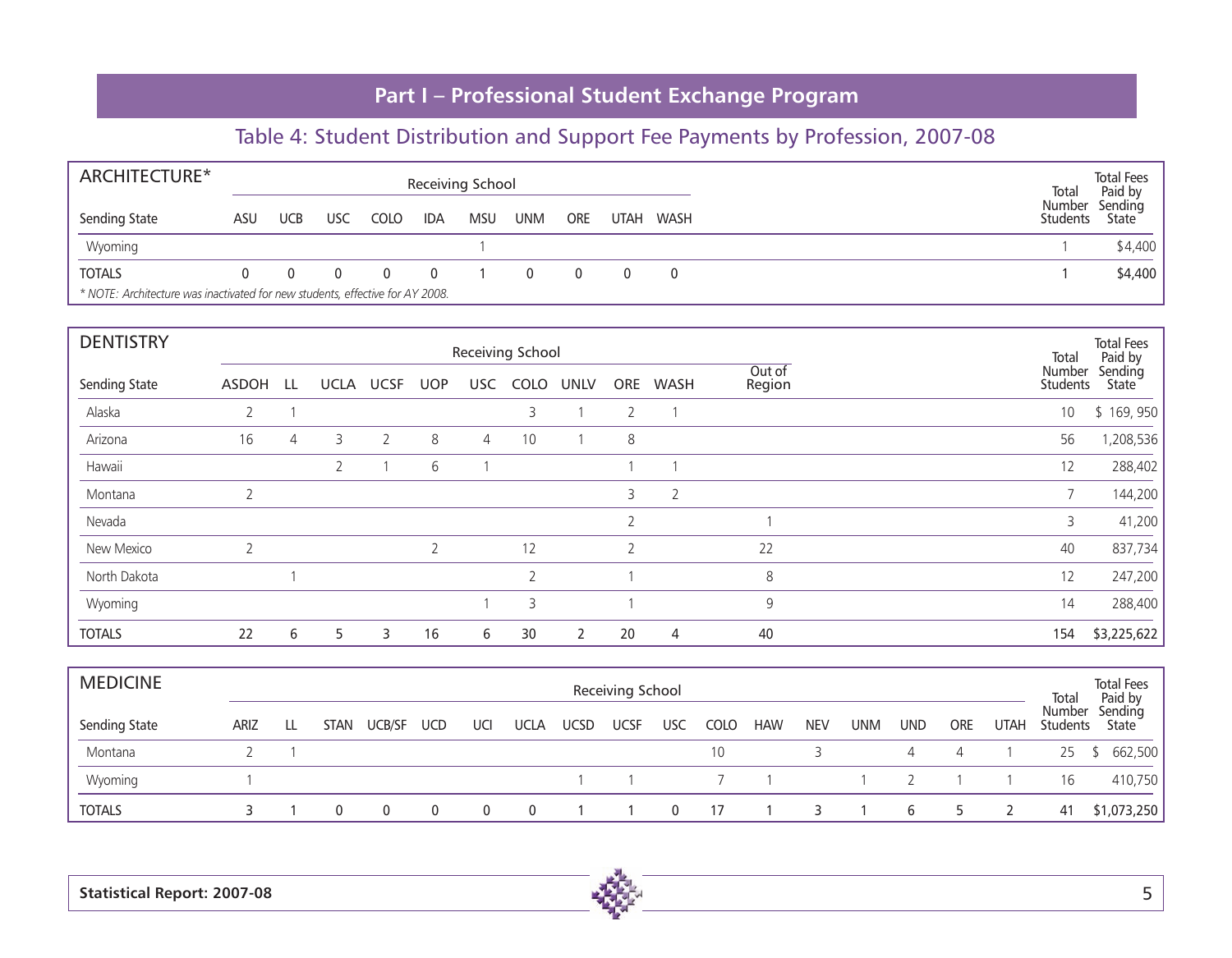| <b>OCCUPATIONAL THERAPY</b> |   |            |              |            |            |              | Receiving School |            |                |      |              |     |     |               | Total              | <b>Total Fees</b><br>Paid by |
|-----------------------------|---|------------|--------------|------------|------------|--------------|------------------|------------|----------------|------|--------------|-----|-----|---------------|--------------------|------------------------------|
| Sending State               |   | AZHS MDWST | LL.          | <b>SMC</b> | <b>USC</b> | <b>ISU</b>   | <b>UNM</b>       | <b>UND</b> | <b>PACU</b>    | USD. | <b>UTAH</b>  | EWU | UPS | <b>WASH</b>   | Number<br>Students | Sending<br>State             |
| Alaska                      |   |            |              |            |            |              |                  |            |                |      |              |     |     |               | 4                  | 5,550<br>ፍ                   |
| Arizona                     | 4 | 10         |              |            |            |              |                  |            |                |      |              |     |     |               | 17                 | 160,498                      |
| Hawaii                      |   |            |              |            |            |              |                  |            |                |      |              |     |     |               |                    | 92,732                       |
| Montana                     |   |            |              |            |            |              |                  |            |                |      |              |     |     |               |                    | 17,833                       |
| Wyoming                     |   |            |              |            |            |              |                  |            |                |      |              |     |     |               | 4                  | 57,066                       |
| <b>TOTALS</b>               | 4 | 10         | $\mathbf{0}$ |            | 5          | $\mathbf{0}$ |                  | $\Omega$   | $\overline{4}$ |      | $\mathbf{0}$ |     | 5   | $\mathcal{P}$ | 34                 | \$373,679                    |

| <b>OPTOMETRY</b> |                       |                | Receiving School | Total              | <b>Total Fees</b>           |
|------------------|-----------------------|----------------|------------------|--------------------|-----------------------------|
| Sending State    | SCCO                  | <b>PACU</b>    | Out of<br>Region | Number<br>Students | Paid by<br>Sending<br>State |
| Alaska           | $\overline{2}$        |                |                  | 3                  | 42,300<br>\$                |
| Arizona          | 13                    | 10             | $\overline{2}$   | 25                 | 352,500                     |
| Colorado         | 6                     | 10             | 12               | 28                 | 394,800                     |
| Hawaii           | 2                     | 7              |                  | 9                  | 126,900                     |
| Idaho            | 2                     | 6              |                  | 8                  | 112,800                     |
| Montana          | 0                     | $\overline{4}$ |                  | 4                  | 56,400                      |
| Nevada           |                       | 6              |                  | $\overline{7}$     | 98,700                      |
| New Mexico       | 3                     | 4              |                  | 7                  | 84,600                      |
| North Dakota     | $\overline{2}$        | 10             | 3                | 15                 | 211,500                     |
| Utah             | $\mathbf{2}^{\prime}$ | 8              |                  | 10                 | 141,000                     |
| Washington       | $\overline{2}$        | 5              |                  | $\overline{7}$     | 98,700                      |
| Wyoming          | 8                     | 16             |                  | 24                 | 338,400                     |
| <b>TOTALS</b>    | 43                    | 87             | 17               | 147                | \$2,058,600                 |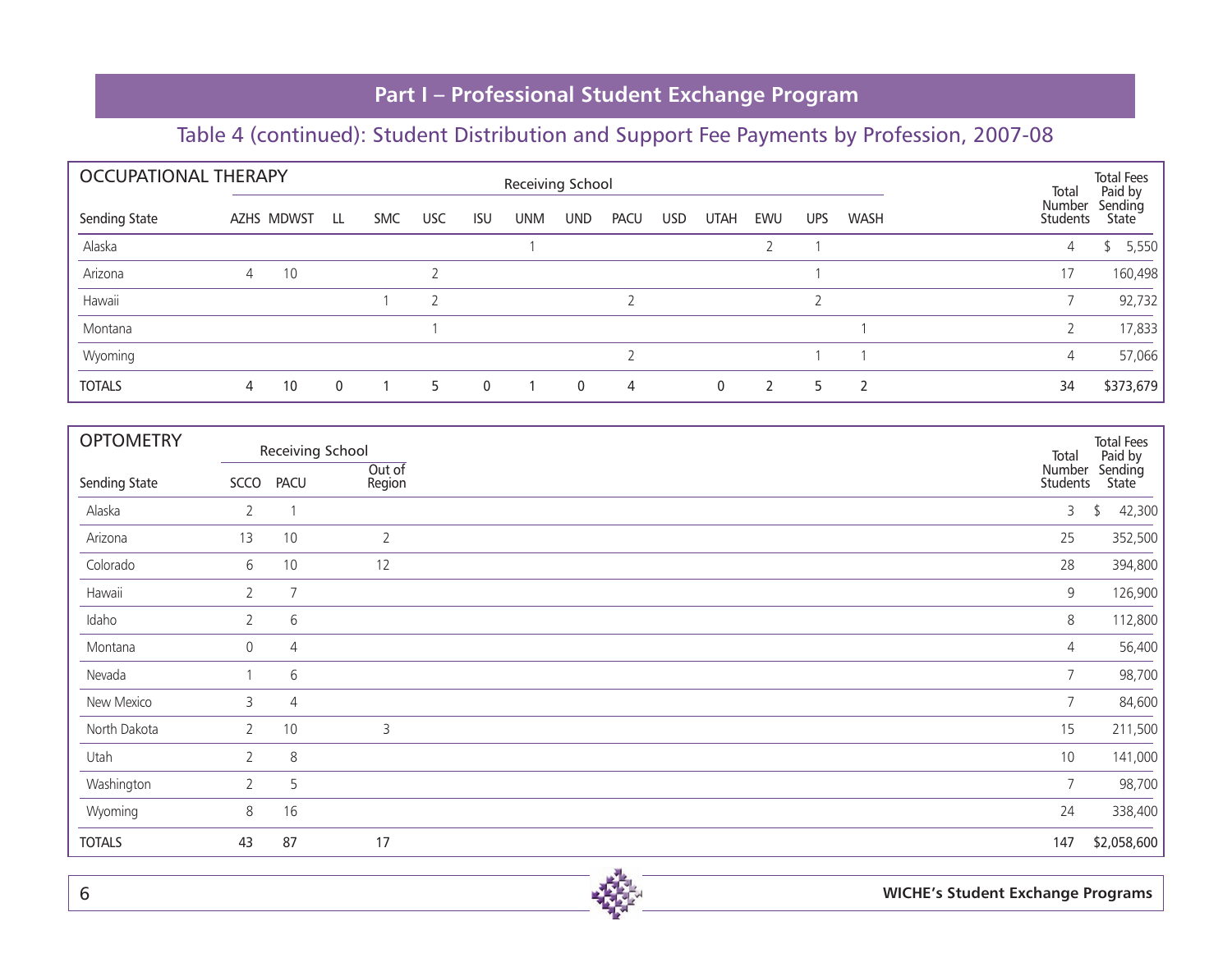| <b>OSTEOPATHIC MEDICINE</b> |            |   |                | Receiving School |                  | Total              | <b>Total Fees</b><br>Paid by |
|-----------------------------|------------|---|----------------|------------------|------------------|--------------------|------------------------------|
| Sending State               | AZCOM TUMI |   |                | WU TUCOM         | Out of<br>Region | Number<br>Students | Sending<br>State             |
| Arizona                     | 22         | 3 | $\overline{2}$ |                  |                  | 30                 | \$447,744                    |
| Montana                     |            |   | 3              |                  |                  | 6                  | 105,600                      |
| New Mexico                  |            |   |                |                  |                  |                    | 17,600                       |
| Washington                  |            |   | 5              |                  |                  |                    | 123,200                      |
| Wyoming                     |            |   | 3              |                  |                  | 11                 | 176,000                      |
| <b>TOTALS</b>               | 33         | 4 | 13             |                  |                  | 55                 | \$870,144                    |

| <b>PHARMACY</b> |                 |   |     |            |    |             |            | Receiving School |            |             |     |             |      |            |            | <b>Total Fees</b><br>Total | Paid by          |
|-----------------|-----------------|---|-----|------------|----|-------------|------------|------------------|------------|-------------|-----|-------------|------|------------|------------|----------------------------|------------------|
| Sending State   | ARIZ MDWST UCSF |   | UOP | <b>USC</b> | WU | <b>COLO</b> | <b>ISU</b> | <b>MONT</b>      | <b>UNM</b> | <b>NDSU</b> | OSU | <b>UTAH</b> | WASH | <b>WSU</b> | <b>WYO</b> | Number<br>Students         | Sending<br>State |
| Alaska          |                 |   |     |            |    |             |            |                  |            |             |     |             |      |            |            | 4                          | 27,300           |
| Hawaii          |                 |   | 4   |            |    |             |            |                  |            |             |     |             | 4    | 10         |            | 26                         | 154,350          |
| Nevada          |                 |   |     |            |    |             |            |                  |            |             |     |             |      |            |            |                            | 72,450           |
| <b>TOTALS</b>   |                 | b | h   |            |    |             | $\Omega$   | 0                |            | - 0         | 4   | 0           | 6    |            | 0          | 41                         | \$254,100        |

| PHYSICAL THERAPY<br>Receiving School |          |  |             |     |  |          |     |      |     |             |  |                            | Total | <b>Total Fees</b><br>Paid by |   |   |   |  |          |                           |                  |
|--------------------------------------|----------|--|-------------|-----|--|----------|-----|------|-----|-------------|--|----------------------------|-------|------------------------------|---|---|---|--|----------|---------------------------|------------------|
| Sending State                        | AZHS CSF |  | <b>CHAP</b> | LL. |  | MSMC SMC | UOP | USC. |     | WU COLO ISU |  | MONT UNM UND PACU UTAH UPS |       |                              |   |   |   |  | EWU WASH | Number<br><b>Students</b> | Sending<br>State |
| Alaska                               |          |  |             |     |  |          |     |      |     |             |  |                            |       |                              |   |   |   |  |          |                           | \$48,499         |
| Hawaii                               |          |  |             |     |  |          |     | 4    |     |             |  |                            |       |                              |   |   |   |  |          |                           | 176,215          |
| Wyoming                              |          |  |             |     |  |          |     |      |     |             |  |                            |       | 7                            | 3 |   |   |  |          |                           | 245,729          |
| <b>TOTALS</b>                        |          |  |             |     |  | 0        |     | 4    | - 0 |             |  |                            | 0     |                              | 6 | 3 | 4 |  | 0        | 42                        | \$470,443        |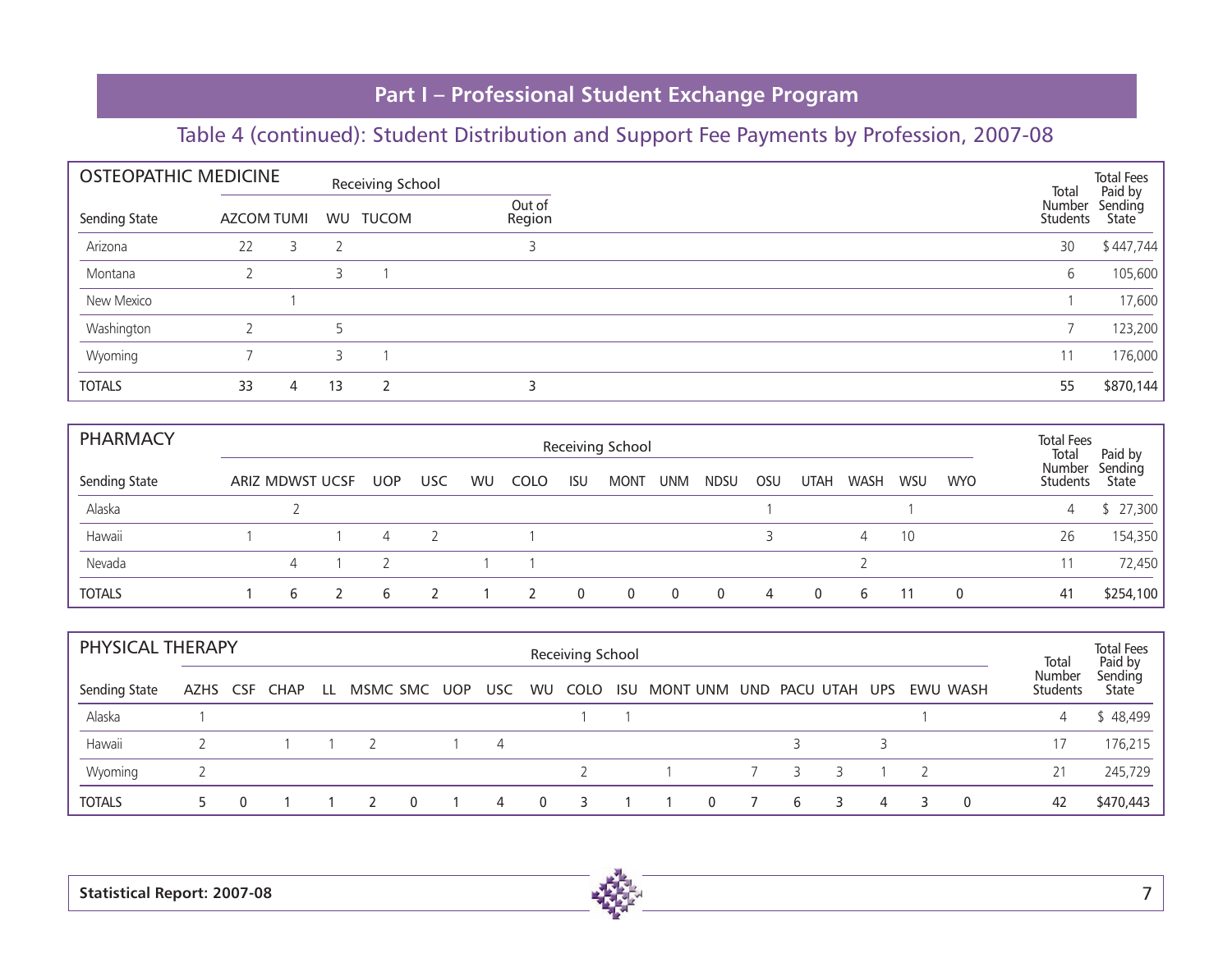| PHYSICIAN ASSISTANT<br>Receiving School |   |            |              |              |               |            | Total     | <b>Total Fees</b><br>Paid by |            |             |            |             |             |                           |                               |
|-----------------------------------------|---|------------|--------------|--------------|---------------|------------|-----------|------------------------------|------------|-------------|------------|-------------|-------------|---------------------------|-------------------------------|
| Sending State                           |   | AZHS MDWST | LL           | <b>SMC</b>   | <b>UCD</b>    | <b>USC</b> | <b>WU</b> | <b>COLO</b>                  | <b>ISU</b> | <b>PACU</b> | <b>ORE</b> | <b>UTAH</b> | <b>WASH</b> | Number<br><b>Students</b> | Sending<br>State <sup>1</sup> |
| Alaska                                  |   |            |              |              |               |            |           |                              |            |             |            |             |             |                           | \$14,000                      |
| Arizona                                 |   | 8          |              |              |               |            |           |                              |            |             |            |             |             | 18                        | 234,500                       |
| Nevada                                  |   |            |              |              |               |            |           |                              |            |             |            |             |             | 4                         | 56,000                        |
| Wyoming                                 |   |            |              |              |               |            |           |                              |            |             |            |             |             |                           | 84,000                        |
| <b>TOTALS</b>                           | 6 | 8          | $\mathbf{0}$ | $\mathbf{0}$ | $\mathcal{L}$ | 3          |           | $\overline{4}$               |            |             |            | $\Omega$    | ີ           | 30                        | \$388,500                     |

| <b>PODIATRY</b> | Receiving School | <b>Total Fees</b><br>Total       | Paid by     |
|-----------------|------------------|----------------------------------|-------------|
| Sending State   | <b>CCPM</b>      | Number Sending<br>Students State |             |
| Alaska          |                  | 0                                | $\Omega$    |
| Montana         |                  | $\mathbf{0}$                     | $\mathbf 0$ |
| New Mexico      |                  | 0                                | $\mathbf 0$ |
| Utah            | $\overline{4}$   | $\overline{4}$                   | 49,200      |
| Wyoming         |                  |                                  | 12,300      |
| <b>TOTALS</b>   |                  | 5.                               | \$61,500    |

| <b>PUBLIC HEALTH*</b>                                                          |                |                | Receiving School |          |      | Total  | <b>Total Fees</b><br>Paid by<br>Sending<br>Students State |
|--------------------------------------------------------------------------------|----------------|----------------|------------------|----------|------|--------|-----------------------------------------------------------|
| Sending State                                                                  | SDSU           | UCB            | <b>UCLA</b>      | COLO     | WASH | Number |                                                           |
| Montana                                                                        |                |                |                  |          |      |        | \$4,467                                                   |
| <b>TOTALS</b>                                                                  | $\overline{0}$ | $\overline{0}$ | $\Omega$         | $\Omega$ |      |        | \$4,467                                                   |
| * NOTE: Public Health was inactivated for new students, effective for AY 2008. |                |                |                  |          |      |        |                                                           |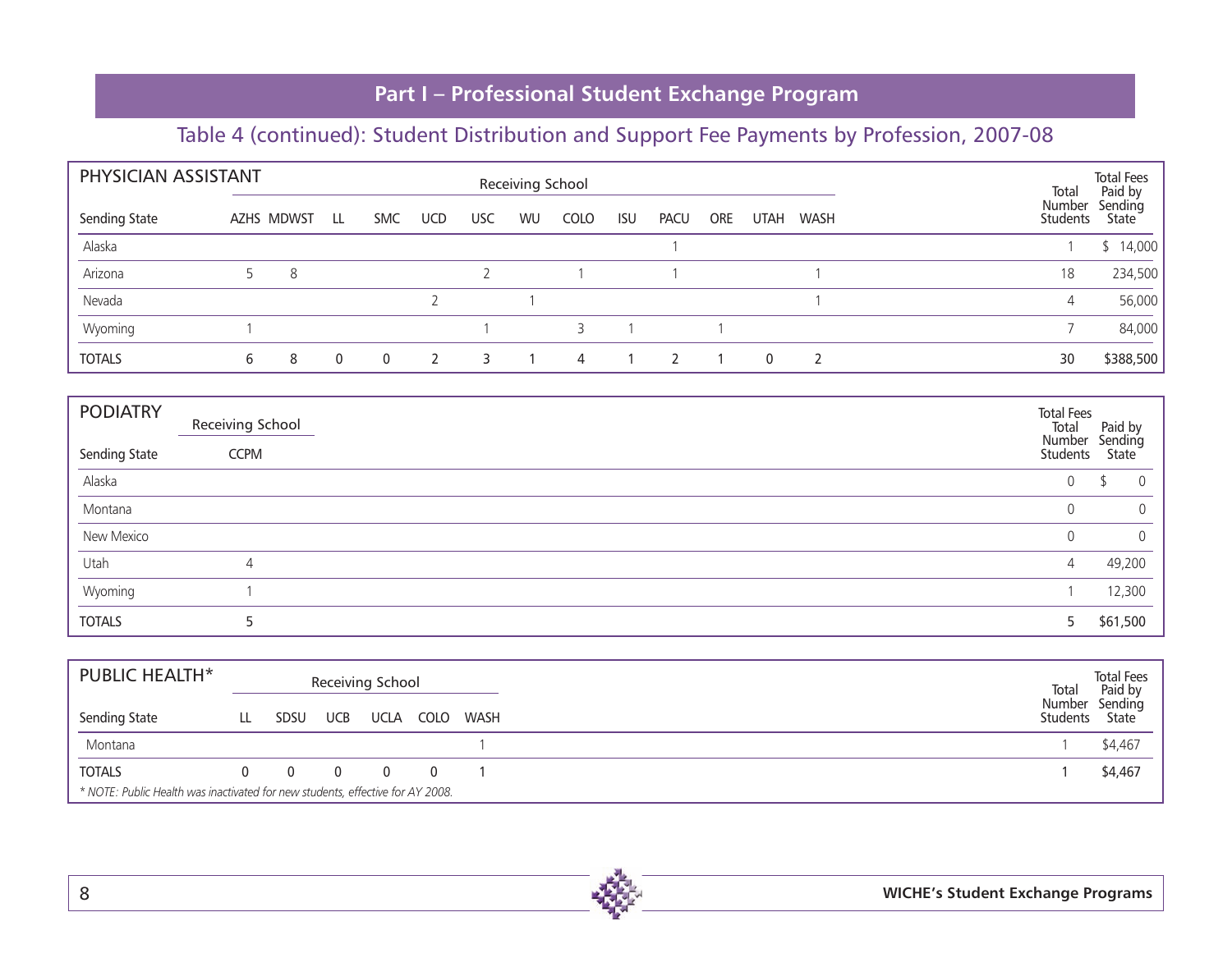|               | <b>VETERINARY MEDICINE</b> |     | Receiving School |                |                  | Total              | <b>Total Fees</b><br>Paid by |
|---------------|----------------------------|-----|------------------|----------------|------------------|--------------------|------------------------------|
| Sending State | <b>UCD</b>                 | CSU | OSU              | WSU            | Out of<br>Region | Number<br>Students | Sending<br>State             |
| Arizona       |                            | 40  |                  | 18             |                  | 59                 | \$1,525,400                  |
| Hawaii        |                            | 8   |                  | $\overline{2}$ |                  | 10                 | 263,000                      |
| Montana       |                            | 13  | $\mathbf{1}$     | 22             |                  | 36                 | 946,800                      |
| Nevada        |                            | 10  |                  | 8              |                  | 18                 | 473,400                      |
| New Mexico    |                            | 38  |                  | 5              |                  | 43                 | 1,130,900                    |
| North Dakota  |                            | 6   |                  |                |                  | $\overline{7}$     | 184,100                      |
| Utah          |                            | 8   |                  | 12             |                  | 20                 | 512,850                      |
| Wyoming       |                            | 24  |                  | $\overline{4}$ |                  | 29                 | 762,700                      |
| <b>TOTALS</b> | 0                          | 147 | 3                | 72             | $\pmb{0}$        | 222                | \$5,799,150                  |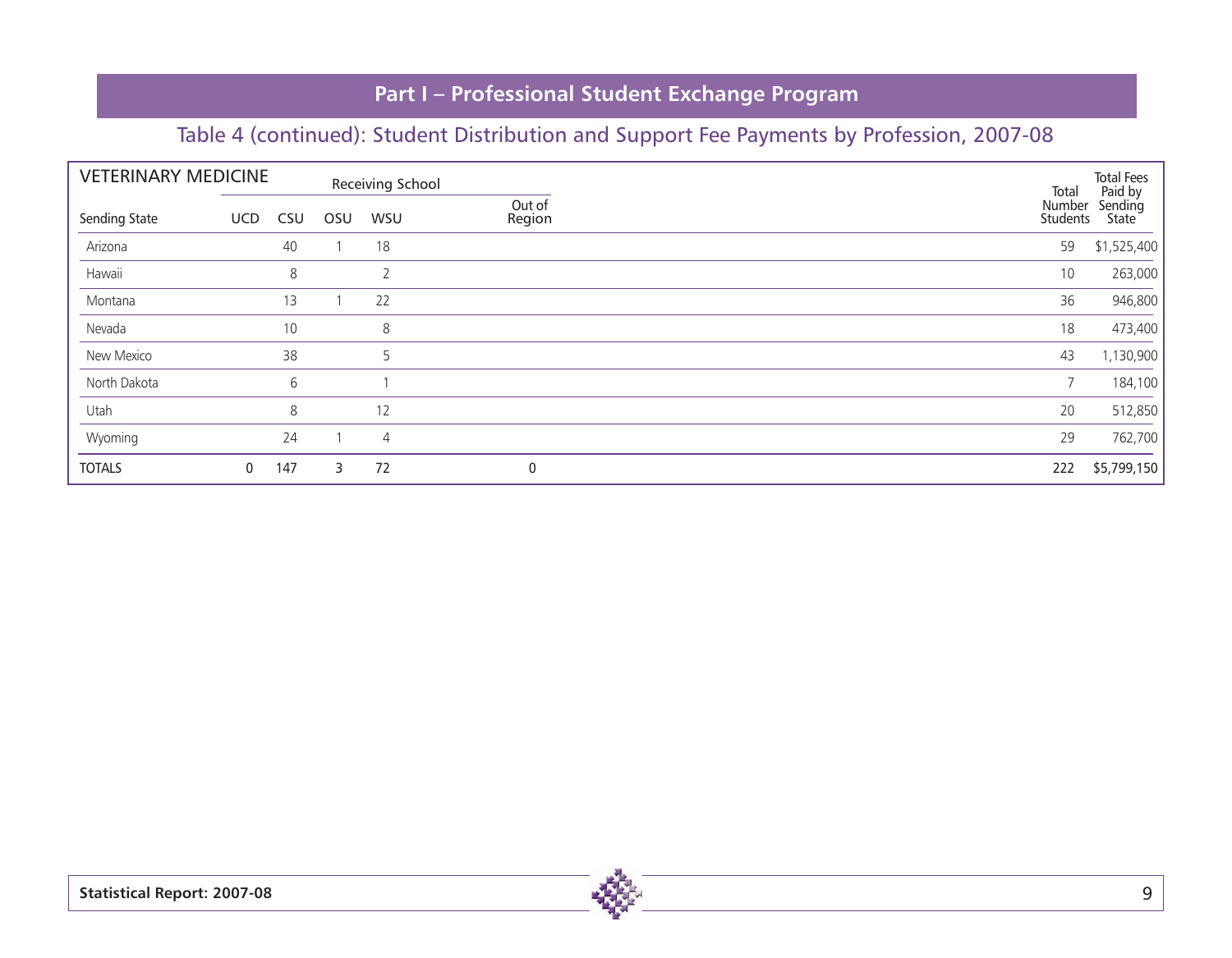### Table 5: Receipt of Support Fees by State and Institution, 2007-08

| <b>ARIZONA</b>                                  |             |    |              |  |  |  |  |  |  |
|-------------------------------------------------|-------------|----|--------------|--|--|--|--|--|--|
|                                                 | Number      |    | Support Fees |  |  |  |  |  |  |
| Institution                                     | of Students |    | by Field     |  |  |  |  |  |  |
| <b>PUBLIC</b>                                   |             |    |              |  |  |  |  |  |  |
| <b>University of Arizona (ARIZ)</b>             |             |    |              |  |  |  |  |  |  |
| Medicine                                        | 3           | \$ | 79,500       |  |  |  |  |  |  |
| Pharmacy                                        | 1           |    | 6.300        |  |  |  |  |  |  |
| <b>Institution Total</b>                        | 4           | \$ | 85,800       |  |  |  |  |  |  |
| <b>Public Institution Total</b>                 | 4           | \$ | 85,800       |  |  |  |  |  |  |
| <b>PRIVATE</b>                                  |             |    |              |  |  |  |  |  |  |
| <b>Arizona School of Health Sciences (AZHS)</b> |             |    |              |  |  |  |  |  |  |
| Dentistry                                       | 22          | \$ | 453,200      |  |  |  |  |  |  |
| Occupational Therapy                            | 4           |    | 39,233       |  |  |  |  |  |  |
| Physical Therapy                                | 5           |    | 58,199       |  |  |  |  |  |  |
| Physician Assistant                             | 6           |    | 84,000       |  |  |  |  |  |  |
| <b>Institution Total</b>                        | 37          | \$ | 634,632      |  |  |  |  |  |  |
| <b>Midwestern University (MDWST)</b>            |             |    |              |  |  |  |  |  |  |
| Occupational Therapy                            | 10          | \$ | 92,732       |  |  |  |  |  |  |
| Osteopathic Medicine                            | 33          |    | 492,800      |  |  |  |  |  |  |
| Pharmacy                                        | 6           |    | 39,900       |  |  |  |  |  |  |
| Physician Assistant                             | 8           |    | 112,000      |  |  |  |  |  |  |
| <b>Institution Total</b>                        | 57          | \$ | 737,432      |  |  |  |  |  |  |
| <b>Private Institution Total</b>                | 94          |    | \$1,372,064  |  |  |  |  |  |  |
| <b>ARIZONA TOTAL</b>                            | 98          |    | \$1,457,864  |  |  |  |  |  |  |

| <b>CALIFORNIA</b>                                |   |              |
|--------------------------------------------------|---|--------------|
| <b>PUBLIC</b>                                    |   |              |
| <b>California State University, Fresno (CSF)</b> |   |              |
| Physical Therapy                                 | 0 | \$           |
| <b>Institution Total</b>                         | 0 | \$<br>O      |
| University of California, Berkeley (UCB)         |   |              |
| Medicine                                         | U | \$           |
| <b>Institution Total</b>                         | U | \$           |
| <b>University of California, Davis (UCD)</b>     |   |              |
| Medicine                                         | 0 | \$           |
| Physician Assistant                              | 2 | 28,000       |
| Veterinary Medicine                              | U |              |
| Institution Total                                | 2 | \$<br>28,000 |
|                                                  |   |              |

| <b>CALIFORNIA</b> (continued)                  |                       |                          |                  |  |  |  |  |  |
|------------------------------------------------|-----------------------|--------------------------|------------------|--|--|--|--|--|
| Institution                                    | Number<br>of Students | Support Fees<br>by Field |                  |  |  |  |  |  |
| University of California, Irvine (UCI)         |                       |                          |                  |  |  |  |  |  |
| Medicine                                       | 0                     | \$                       | $\left( \right)$ |  |  |  |  |  |
| <b>Institution Total</b>                       | 0                     | \$                       | 0                |  |  |  |  |  |
| University of California, Los Angeles (UCLA)   |                       |                          |                  |  |  |  |  |  |
| Dentistry                                      | 5                     |                          | \$103,000        |  |  |  |  |  |
| Medicine                                       | 0                     |                          | 0                |  |  |  |  |  |
| Institution Total                              | 5                     |                          | \$103,000        |  |  |  |  |  |
| University of California, San Diego (UCSD)     |                       |                          |                  |  |  |  |  |  |
| Medicine                                       |                       |                          | 26,500           |  |  |  |  |  |
| <b>Institution Total</b>                       |                       | \$                       | 26,500           |  |  |  |  |  |
| University of California, San Francisco (UCSF) |                       |                          |                  |  |  |  |  |  |
| Dentistry                                      | 3                     | \$                       | 61,800           |  |  |  |  |  |
| Medicine                                       | 1                     |                          | 26,500           |  |  |  |  |  |
| Pharmacy                                       | $\overline{2}$        |                          | 6,300            |  |  |  |  |  |
| <b>Institution Total</b>                       | 6                     | \$                       | 94,600           |  |  |  |  |  |
| <b>Public Institution Total</b>                | 14                    |                          | \$252,100        |  |  |  |  |  |

#### **PRIVATE**

| <b>Chapman University (CHAP)</b>         |                          |        |           |  |  |  |
|------------------------------------------|--------------------------|--------|-----------|--|--|--|
| Physical Therapy                         | 1                        | \$     | 9,700     |  |  |  |
| <b>Institution Total</b>                 | 1                        | \$     | 9,700     |  |  |  |
| <b>Loma Linda University (LL)</b>        |                          |        |           |  |  |  |
| Dentistry                                | 6                        |        | \$108,150 |  |  |  |
| Medicine                                 | 1                        | 26,500 |           |  |  |  |
| Occupational Therapy                     | 0                        |        |           |  |  |  |
| Physical Therapy                         | 1                        |        | 9,700     |  |  |  |
| Physician Assistant                      | 0                        |        |           |  |  |  |
| <b>Institution Total</b>                 | 8                        |        | \$144,350 |  |  |  |
| <b>Mount St. Mary's College (MSMC)</b>   |                          |        |           |  |  |  |
| Physical Therapy                         | $\mathcal{P}$            | S      | 22,633    |  |  |  |
| <b>Institution Total</b>                 | $\overline{\phantom{a}}$ |        | \$22,633  |  |  |  |
| <b>Samuel Merritt College (SMC/CCPM)</b> |                          |        |           |  |  |  |
| Occupational Therapy                     | 1                        | \$     | 0         |  |  |  |
| Physical Therapy                         | 0                        |        | 0         |  |  |  |
| Physician Assistant                      | 0                        |        |           |  |  |  |
| Podiatry                                 | 5                        |        | 61,500    |  |  |  |
| <b>Institution Total</b>                 | 6                        | \$     | 61,500    |  |  |  |
|                                          |                          |        |           |  |  |  |

#### CALIFORNIA (continued) Number Support Fees<br>Institution of Students by Field of Students **Southern California College of Optometry (SCCO)** Optometry 43 \$ 606,300 Institution Total 43 \$ 606,300 **Stanford University (STAN)** Medicine 0 \$ 0 Institution Total 0 \$ 0 **Touro University - California (TUMI)**  Osteopathic Medicine **4** \$ 70,400 Institution Total 4 \$ 70,400 **University of the Pacific (UOP)** Dentistry 16 \$ 439,472 Pharmacy 6 44,100 Physical Therapy 1 1 14,550 Institution Total 23 \$ 498,122 **University of Southern California (USC)**  Dentistry 6 \$ 123,600 Medicine 0 0 Occupational Therapy 5 82,032 Pharmacy 2 12,600 Physical Therapy 1990 100 4 45,266 Physician Assistant 3 38,500 Institution Total 20 \$ 301,998 **Western University of Health Sciences (WU)**  Osteopathic Medicine 13 \$           228,800 Pharmacy 1 6,300 Physical Therapy 0 0 Physician Assistant 1 14,000 Institution Total 15 \$ 249,100

| CALIFORNIA TOTAL                 | 136 | \$2,216,203      |
|----------------------------------|-----|------------------|
| <b>Private Institution Total</b> | 122 | \$1,964,103      |
| 1130000011 1900                  | .   | <b>U LTJ.IUU</b> |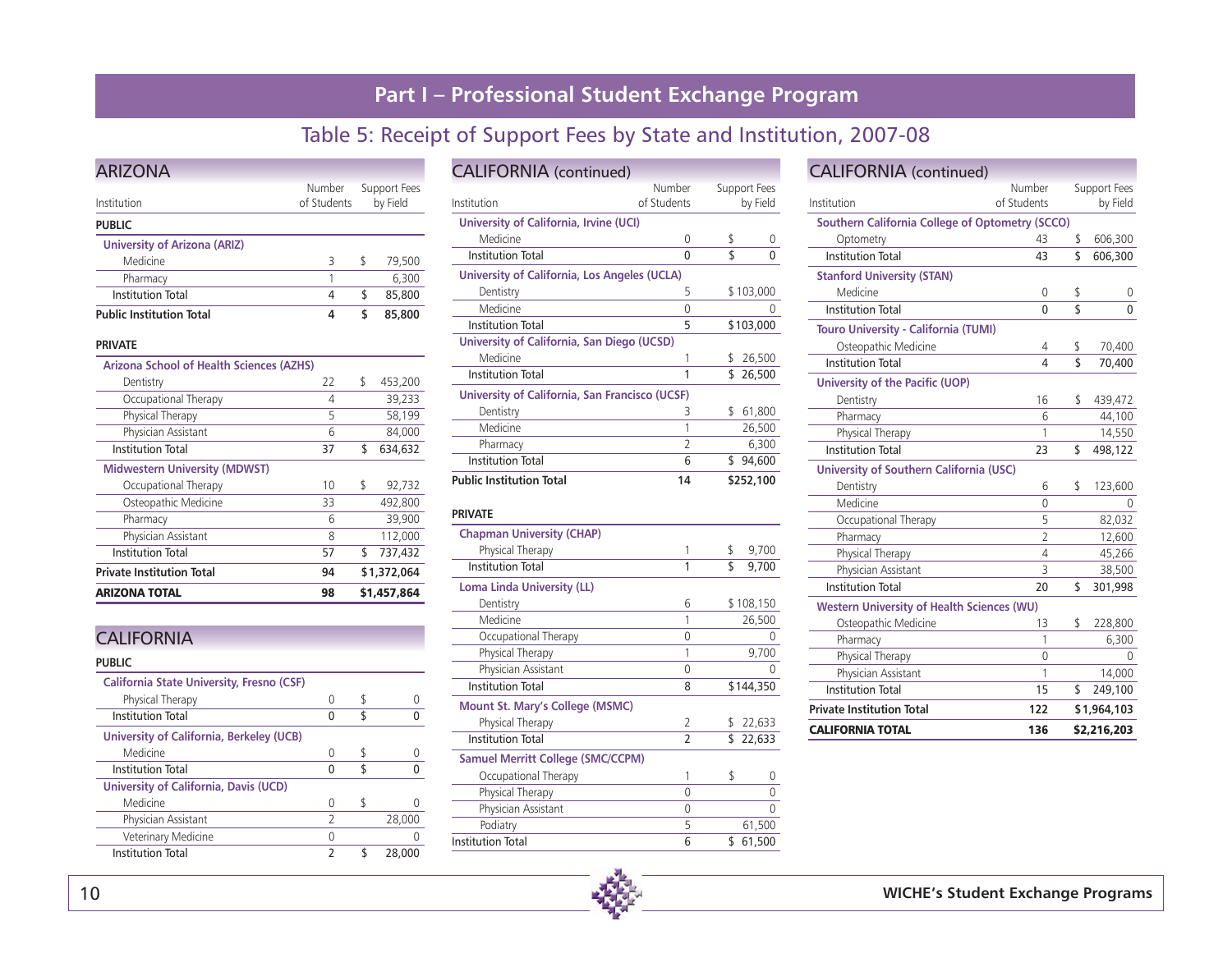# Table 5 (continued): Receipt of Support Fees by State and Institution, 2007-08

| <b>COLORADO</b>                                       |                       |                          |             |  |  |  |  |  |
|-------------------------------------------------------|-----------------------|--------------------------|-------------|--|--|--|--|--|
| Institution                                           | Number<br>of Students | Support Fees<br>by Field |             |  |  |  |  |  |
| <b>Colorado State University (CSU)</b>                |                       |                          |             |  |  |  |  |  |
| Veterinary Medicine                                   | 147                   |                          | \$3,866,100 |  |  |  |  |  |
| <b>Institution Total</b>                              | 147                   |                          | \$3,866,100 |  |  |  |  |  |
| University of Colorado Health Sciences Center (UCHSC) |                       |                          |             |  |  |  |  |  |
| Dentistry                                             | 30                    | \$                       | 618,000     |  |  |  |  |  |
| Medicine                                              | 17                    |                          | 450,500     |  |  |  |  |  |
| Pharmacy                                              | $\mathcal{P}$         |                          | 12,600      |  |  |  |  |  |
| Physical Therapy                                      | 3                     |                          | 35,566      |  |  |  |  |  |
| Physician Assistant                                   | 4                     |                          | 28,000      |  |  |  |  |  |
| <b>Institution Total</b>                              | 56                    |                          | \$1,144,666 |  |  |  |  |  |
| <b>COLORADO TOTAL</b>                                 | 203                   |                          | \$5,010,766 |  |  |  |  |  |

#### HAWAII

| <b>HAWAII TOTAL</b>                 |               | \$26,500 |
|-------------------------------------|---------------|----------|
| <b>Institution Total</b>            | $\mathcal{S}$ | 26.500   |
| Medicine                            |               | 26,500   |
| University of Hawaii at Manoa (HAW) |               |          |

### IDAHO

| <b>IDAHO TOTAL</b>                  |  | 26,933 |
|-------------------------------------|--|--------|
| <b>Institution Total</b>            |  | 26,933 |
| Physican Assistant                  |  | 14,000 |
| Physical Therapy                    |  | 12,933 |
| Pharmacy                            |  |        |
| Occupational Therapy                |  |        |
| <b>Idaho State University (ISU)</b> |  |        |

| <b>MONTANA</b>                        |                       |                          |        |
|---------------------------------------|-----------------------|--------------------------|--------|
| Institution                           | Number<br>of Students | Support Fees<br>by Field |        |
| <b>Montana State University (MSU)</b> |                       |                          |        |
| Architecture                          |                       | \$                       | 4.400  |
| Institution Total                     |                       | \$                       | 4.400  |
| <b>University of Montana (MONT)</b>   |                       |                          |        |
| Pharmacy                              | U                     | \$                       |        |
| Physical Therapy                      |                       |                          | 12,933 |
| Institution Total                     | 1                     | S                        | 12,933 |
| <b>MONTANA TOTAL</b>                  | 2                     |                          | 17,333 |

### **NEVADA**

#### **PUBLIC**

#### **University of Nevada, Reno (NEV)**

| Public Institution Total               |   | \$100,100 |
|----------------------------------------|---|-----------|
| <b>Institution Total</b>               | 2 | 20,600    |
| Dentistry                              |   | 20,600    |
| University of Nevada, Las Vegas (UNLV) |   |           |
| Institution Total                      | ٦ | 79.500    |
| Medicine                               | 3 | 79,500    |

#### **PRIVATE**

#### **Touro University, Nevada (TUCOM)**

| <b>NEVADA TOTAL</b>              |  | \$135,300 |
|----------------------------------|--|-----------|
| <b>Private Institution Total</b> |  | \$35,200  |
| Institution Total                |  | \$35.200  |
| Osteopathic Medicine             |  | 35,200    |

### NEW MEXICO

#### **University of New Mexico (UNM)**

| NEW MEXICO TOTAL         |  | 23,950 |
|--------------------------|--|--------|
| <b>Institution Total</b> |  | 23,950 |
| Physical Therapy         |  |        |
| Pharmacy                 |  |        |
| Occupational Therapy     |  | 10.700 |
| Medicine                 |  | 13,250 |

#### **NORTH DAKOTA** Number Support Fees<br>
Institution of Students of Students by Field **North Dakota State University (NDSU)**  Pharmacy 0 \$ 0 Institution Total 0 \$ 0 **University of North Dakota (UND)**  Medicine 6 \$ 159,000 Occupational Therapy 0 0 Physical Therapy 7 84,065 Institution Total 13 \$ 243,065 NORTH DAKOTA TOTAL 13 \$ 243,065

### **OREGON**

**PUBLIC**

#### **Oregon State University (OSU)**

| <b>Public Institution Total</b>                      | 33 |   | 662,600 |
|------------------------------------------------------|----|---|---------|
| <b>Institution Total</b>                             | 26 | ς | 558,500 |
| Physician Assistant                                  |    |   | 14,000  |
| Medicine                                             | 5  |   | 132,500 |
| Dentistry                                            | 20 | S | 412,000 |
| <b>Oregon Health &amp; Science University (OHSU)</b> |    |   |         |
| Institution Total                                    | 7  | S | 104,100 |
| Veterinary Medicine                                  | 3  |   | 78,900  |
| Pharmacy                                             | 4  |   | 25,200  |

#### **PRIVATE**

#### **Pacific University (PACU)**

| <b>OREGON TOTAL</b>              | 132 | \$2,018,466 |
|----------------------------------|-----|-------------|
| <b>Private Institution Total</b> | 99  | \$1,355,866 |
| <b>Institution Total</b>         | 99  | \$1,355,866 |
| Physician Assistant              |     | 28,000      |
| Physical Therapy                 | 6   | 58,200      |
| Optometry                        | 87  | 1,212,600   |
| Occupational Therapy             | 4   | 57,066      |
|                                  |     |             |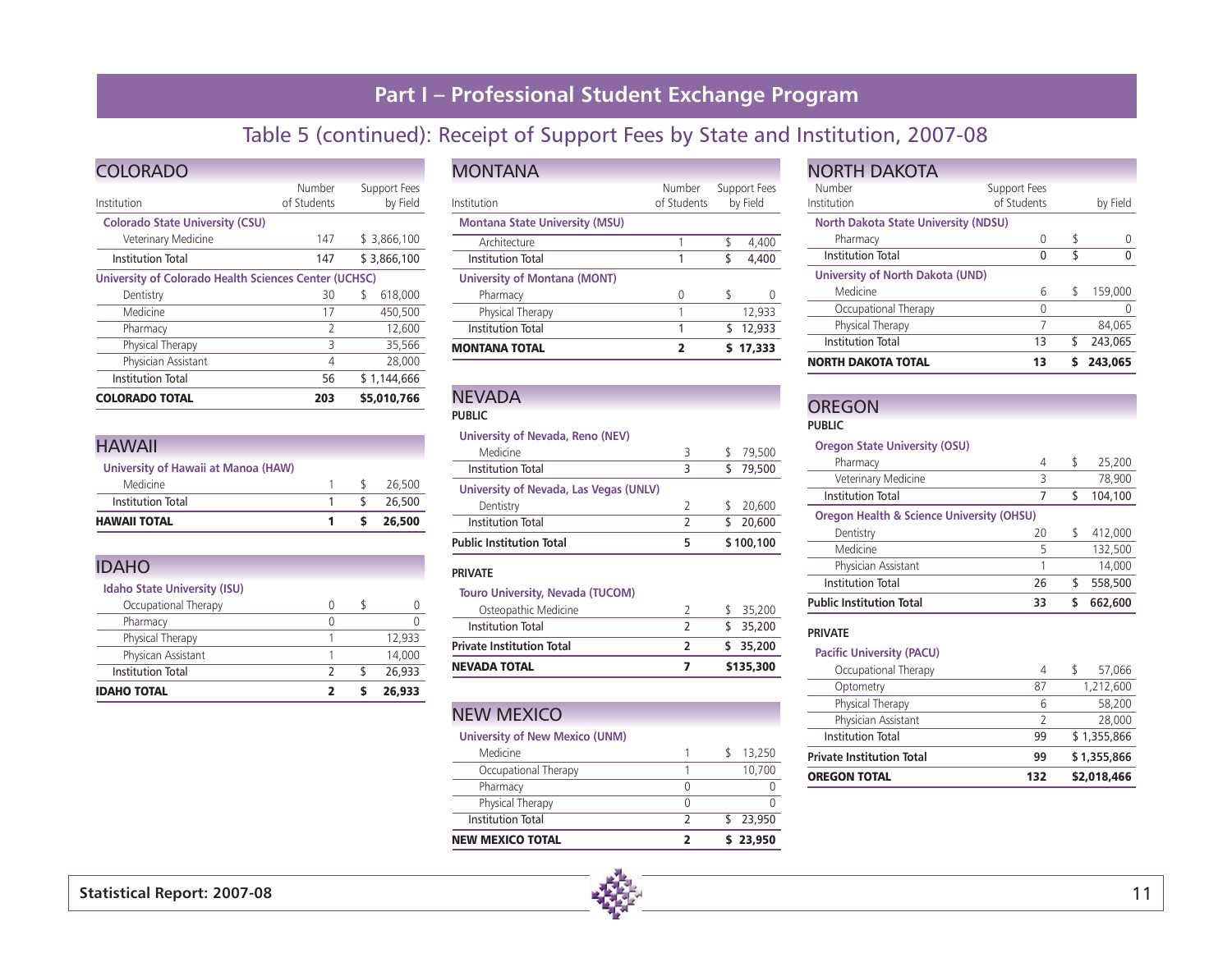# Table 5 (continued): Receipt of Support Fees by State and Institution, 2007-08

| <b>UTAH TOTAL</b>                | 5                     |                          | 91.799 |
|----------------------------------|-----------------------|--------------------------|--------|
| <b>Institution Total</b>         | 5                     | \$                       | 91,799 |
| Physician Assistant              | U                     |                          |        |
| Physical Therapy                 | 3                     |                          | 38.799 |
| Pharmacy                         | 0                     |                          |        |
| Occupational Therapy             | O                     |                          |        |
| Medicine                         | $\mathcal{P}$         | S                        | 53,000 |
| <b>University of Utah (UTAH)</b> |                       |                          |        |
| Institution                      | Number<br>of Students | Support Fees<br>by Field |        |
| <b>UTAH</b>                      |                       |                          |        |

### **WASHINGTON**

#### **PUBLIC**

| <b>Eastern Washington University (EWU)</b> |               |               |
|--------------------------------------------|---------------|---------------|
| Occupational Therapy                       | 2             | \$<br>24,150  |
| Physical Therapy                           | 3             | 35,566        |
| <b>Institution Total</b>                   | 5             | \$<br>59,716  |
| <b>University of Washington (WASH)</b>     |               |               |
| Dentistry                                  | 4             | \$<br>82,400  |
| Occupational Therapy                       | $\mathcal{P}$ | 17,833        |
| Pharmacy                                   | 6             | 31,500        |
| Physical Therapy                           | 0             | 0             |
| Physician Assistant                        | 2             | 28,000        |
| Public Health                              |               | 4,467         |
| <b>Institution Total</b>                   | 15            | \$<br>164,200 |
| <b>Washington State University (WSU)</b>   |               |               |
| Pharmacy                                   | 11            | \$<br>69,300  |
| Veterinary Medicine                        | 72            | 1,854,150     |
| <b>Institution Total</b>                   | 83            | \$1,923,450   |
| <b>Public Institution Total</b>            | 103           | \$2,147,366   |
| <b>PRIVATE</b>                             |               |               |

| q | 82,266 |
|---|--------|
|   |        |
| q | 82.266 |
| 4 | 32.333 |
| 5 | 49.933 |
|   |        |
|   |        |

| <b>WYOMING TOTAL</b>                    |                       |                          |  |
|-----------------------------------------|-----------------------|--------------------------|--|
| <b>Institution Total</b>                | O                     |                          |  |
| University of Wyoming (WYO)<br>Pharmacy | O                     |                          |  |
| Institution                             | Number<br>of Students | Support Fees<br>by Field |  |
| <b>WYOMING</b>                          |                       |                          |  |

### OUT OF REGION

#### **PUBLIC**

| Indiana University School of Optometry (INDU), IN |                |                       |
|---------------------------------------------------|----------------|-----------------------|
| Optometry                                         | 1              | 14,100<br>\$          |
| <b>Institution Total</b>                          | 1              | \$<br>14,100          |
| University of Missouri-Kansas City (UMKC), MO     |                |                       |
| Dentistry                                         | 12             | \$247,200             |
| <b>Institution Total</b>                          | 12             | \$247,200             |
| <b>University of Nebraska (NEB), NE</b>           |                |                       |
| Dentistry                                         | 3              | 61,800<br>\$          |
| <b>Institution Total</b>                          | $\overline{3}$ | $\overline{5}$ 61,800 |
| Northeastern State University (NSU), OK           |                |                       |
| Optometry                                         | 2              | \$28,200              |
| <b>Institution Total</b>                          | $\overline{2}$ | \$28,200              |
| <b>Public Institution Total</b>                   | 18             | \$351,300             |
|                                                   |                |                       |
| <b>PRIVATE</b>                                    |                |                       |
| <b>Creighton University (CREI), NE</b>            |                |                       |
| Dentistry                                         | 22             | \$432,600             |
| <b>Institution Total</b>                          | 22             | \$432,600             |
| Illinois College of Optometry (ILL), IL           |                |                       |
| Optometry                                         | 5              | 70,500<br>\$          |
| Institution Total                                 | 5              | \$<br>70.500          |
| A.T. Still University (KCOM), MO                  |                |                       |
| Kirksville College of Osteopathic Medicine        |                |                       |
| Osteopathic Medicine                              | 3              | 42,944                |
| <b>Institution Total</b>                          | 3              | \$<br>42.944          |
| <b>Marquette University (MARQ), WI</b>            |                |                       |
| Dentistry                                         | 3              | 61,800<br>\$          |
| <b>Institution Total</b>                          | 3              | \$<br>61,800          |

#### OUT OF REGION (continued) Number Support Fees

| Institution                             | of Students | by Field      |
|-----------------------------------------|-------------|---------------|
| Nova Southeastern University (NOVA), Fl |             |               |
| Optometry                               | 3           | \$<br>42,300  |
| <b>Institution Total</b>                | 3           | \$<br>42,300  |
| Southern College of Optometry (SCO), TN |             |               |
| Optometry                               | 6           | \$<br>84,600  |
| <b>Institution Total</b>                | 6           | \$<br>84,600  |
| <b>Private Institution Total</b>        | 42          | \$<br>734.744 |
| <b>OUT OF REGION TOTAL</b>              | 60          | \$1.086.044   |
| TOTAL RECEIPTS OF SUPPORT FEES          | 773         | \$14,583,855  |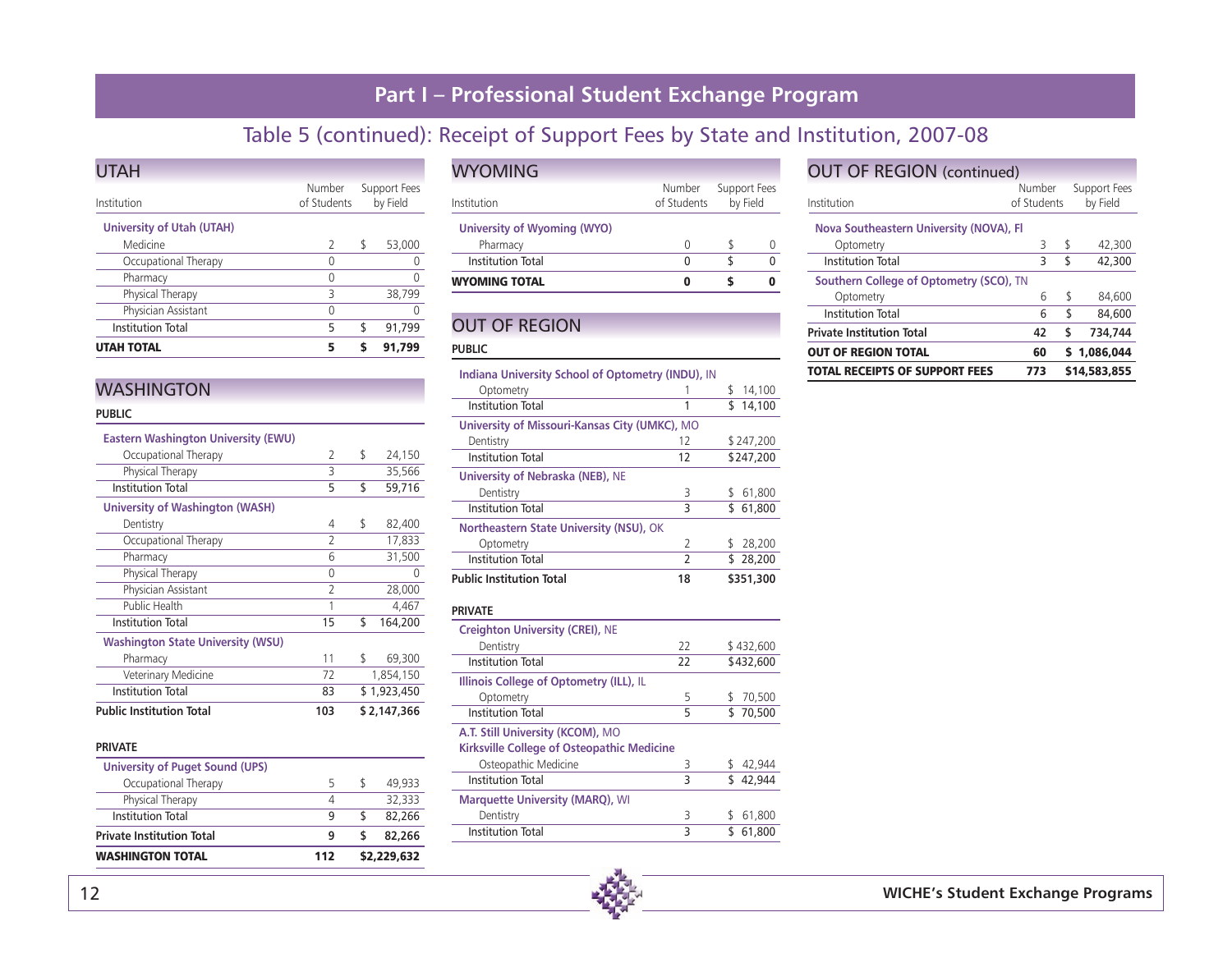| Total | Male           | Female         | AA             | BL             | LA             | <b>NA</b>    | WH             | UK             |
|-------|----------------|----------------|----------------|----------------|----------------|--------------|----------------|----------------|
| 26    | 11             | 15             | $\overline{2}$ |                |                |              | 16             | 8              |
| 205   | 91             | 114            | 11             |                | 16             |              | 176            | $\overline{2}$ |
| 28    | 13             | 15             | $\overline{2}$ |                |                |              | 24             | 1              |
| 81    | 24             | 57             | 72             |                | $\overline{2}$ |              | 5              |                |
| 8     | 6              | $\overline{2}$ |                |                |                |              | 8              |                |
| 81    | 31             | 50             |                |                |                |              | 79             | 1              |
| 43    | 15             | 28             |                |                | $\overline{2}$ |              | 32             | 8              |
| 91    | 38             | 53             | 3              |                | 18             |              | 47             | 22             |
| 34    | 11             | 23             | $\mathbf{A}$   |                |                |              | 32             | 1              |
| 34    | 20             | 14             |                |                | 2              |              | 32             |                |
| 14    | $\overline{4}$ | $10$           | 6              |                |                |              | $\overline{7}$ |                |
| 128   | 56             | 72             |                |                |                |              | 127            | 1              |
| 773   | 320            | 453            | 99             | $\overline{2}$ | 42             | $\mathbf{1}$ | 585            | 44             |
|       |                |                | Gender         |                |                |              | Race/Ethnicity |                |

### Table 6: New and Continuing Students by Gender and Race/Ethnicity, 2007-08

NOTE: Race/ethnicity information is self-reported when applicants apply for state certification.

ABBREVIATIONS: AA = Asian American; BL = Black; LA = Latino/a; NA = Native American; WH = White; UK = Unknown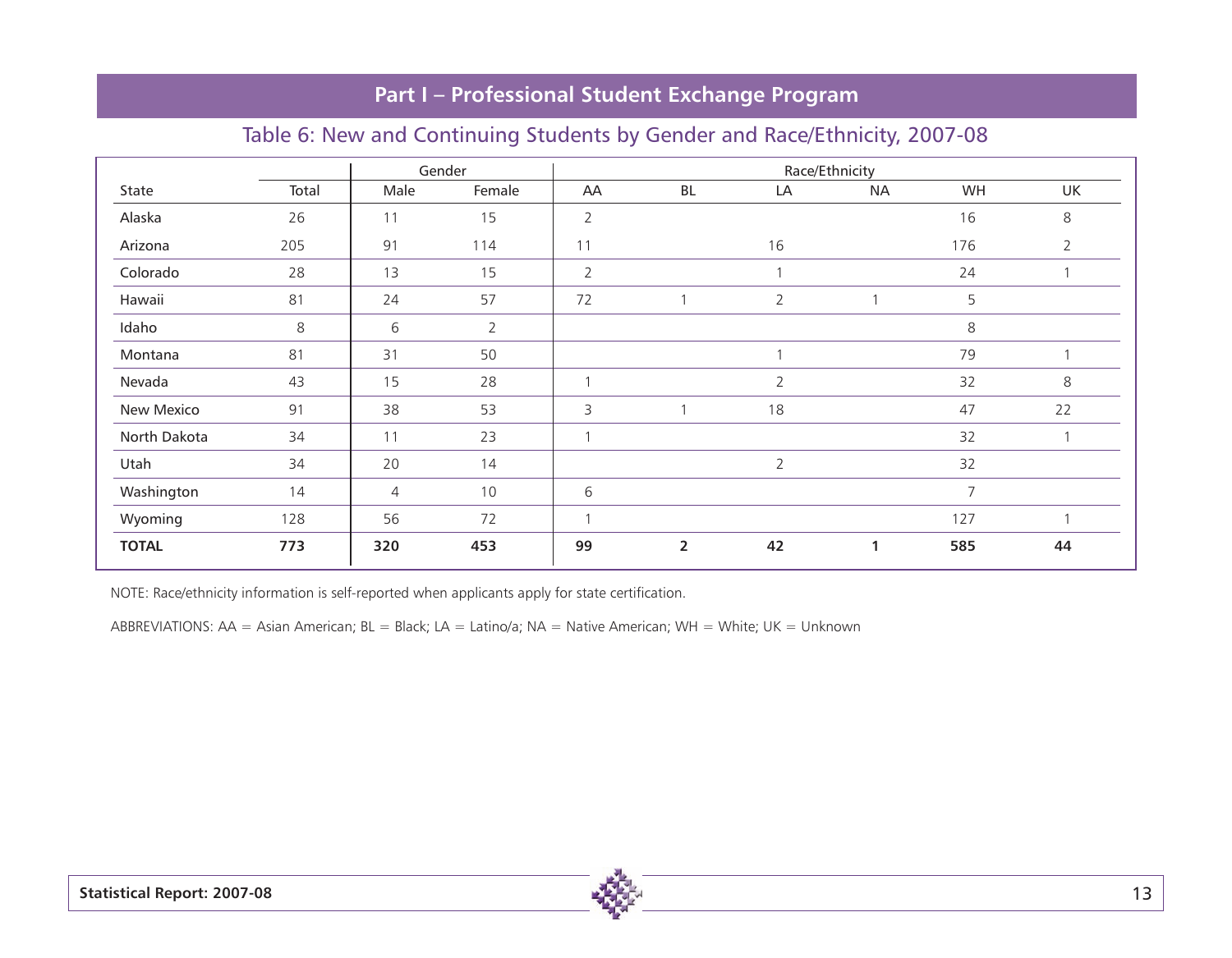### Return Rates of WICHE PSEP Graduates

In fall 2006, Professional Student Exchange Program (PSEP) supporting states renewed their efforts to collect return rate data on their PSEP graduates. WICHE's PSEP provides affordable access to healthcare education in neighboring Western states that have excess capacity in their programs. PSEP helps states that don't have professional schools in certain fields to leverage their resources so they don't have to invest in costly institutional infrastructure and faculty for educational programs for which there may not be sufficient ongoing demand from state residents. Funding states pay a "support fee" for each student, allowing the student to pay reduced tuition at the enrolling institution.

Healthcare workforce needs are at an all-time high, regionally and nationally. State policymakers are looking for the best investments of limited tax dollars, and sharing educational resources within the West is a fiscally responsible approach. Are states getting a good return on their PSEP investment dollar?

Six states contractually require their PSEP graduates to return and serve state residents: Arizona, Colorado, Hawaii (effective for students enrolling in fall 2008 and thereafter), New Mexico, Nevada, and Washington. These states are labeled "contractual payback states" in the survey results. Alaska, Idaho, Montana, North Dakota, Utah, and Wyoming *encourage* their graduates to return to their home state but do not contractually require them to do so; these are labeled "honor system states." Alaska's participation in PSEP is distinctive in another way: to make the benefits of PSEP available to its residents in the absence of state funding, Alaska treats the support fee as a loan to each PSEP student. Graduates must repay the loan, whether or not they return to Alaska.

"Payback states" found it relatively easy to provide return-rate information for graduates who were still in the process of paying off their service debt because they were already tracking them. The same holds true for Alaska, a "loan" state. Other state offices used one or more of the following resources:

- a. State licensing boards.
- b. State professional associations.
- c. Collections services.
- d. Records from the state department of labor.

The state higher education offices were not able to locate all PSEP graduates; those that could not be located were counted as nonreturning. Some female graduates no longer had the same name due to changes in marital status. States that were able to use Social Security numbers were typically able to find more graduates and consequently demonstrated an improved return rate.

The chart on the next page gives a "snapshot" in time of PSEP alumni who graduated between 2001 and 2005 and who were licensed and/or practicing in their home state (as of December 2006 to November 2007, depending on when the state researched its graduates and returned its data). **Some of our PSEP states may report slightly different return percentages than those you find in this survey, due to different time frames during which return to the home state is measured.** Our calculations look at a specific point in time and are likely to be slightly lower than the actual number of PSEP graduates who return and serve their state. Payback states that measure return rates over a longer time frame will demonstrate higher return rates. This is especially true for fields where graduates may be completing a residency, internship, or clinical experience, or may be on deferment for other reasons, though they will ultimately return to serve their state at a later date.

For allopathic and osteopathic medicine, recent graduates must complete threeto four-year residencies. Some complete their residencies in state, while others go elsewhere, though the latter may plan to return to their home state at a later date. For these professions, WICHE counted PSEP alumni who graduated between 1997 and 2001, in order to allow time for them to complete their residencies and set up practice in their home state.

The average return rate for all reporting WICHE states was 59 percent. Return rates for payback states were the highest, averaging 74 percent and ranging as high as 94 percent, depending on the profession. Return rates for "honor system" states were lower, averaging 39 percent and ranging up to 75 percent, depending on the profession. Return rates were the lowest in primarily rural states that do not require a service payback from their residents, like Idaho, Montana and Wyoming. Some of these "honor states" see PSEP primarily as an access program. Hawaii and North Dakota did not submit return data for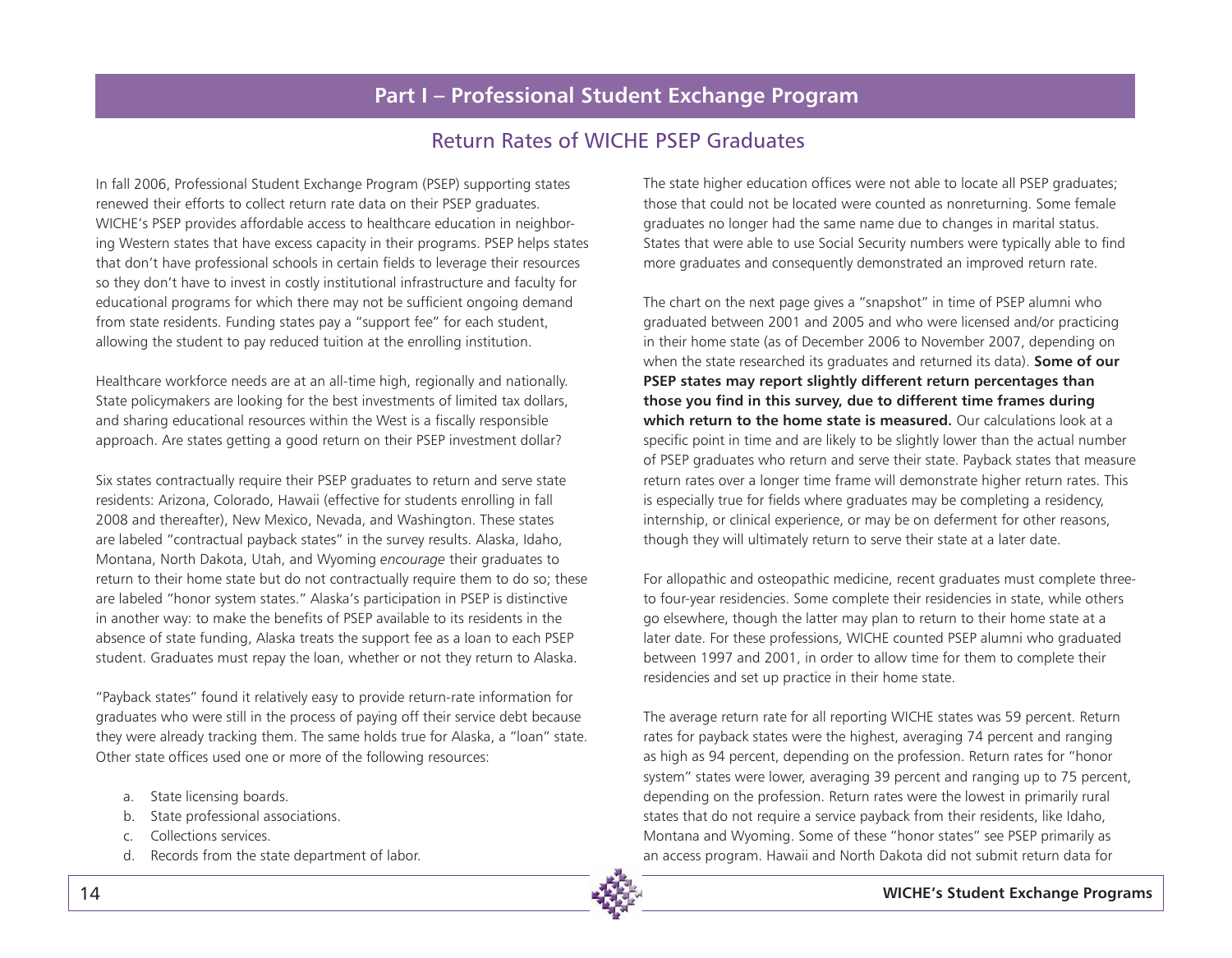this survey but plan to participate in the future. Unfortunately, WICHE and its states lacked the resources to compile regional return data. However, we have anecdotal evidence that graduates who did not return to their home state often choose to practice their profession in another WICHE state.

We hope this survey will prompt our member states to consider:

- **• Establishing a service payback requirement if your state does not currently require one.** Although there is an ongoing administrative cost, it may be in the state residents' best interest to stimulate higher return rates.
- **• Partnering with state professional associations** and asking them to mentor returning graduates and help them develop a sense of belonging to the local professional community, so that returning graduates will be more likely to remain in the state.
- **• Using repayment monies paid by non-returning graduates to fund loan repayment incentives** for graduates who return to their home state to practice in rural and underserved areas (for states with service payback requirements).
- **• Creating or increasing rural or underserved incentive programs**, such as loan repayment programs or practice establishment subsidies that will encourage graduates in the healthcare fields to return to their home state and will make it affordable for them to live and work in these areas. WICHE's *Inventory of Rural Health Practice Incentives in the Western WICHE States* (October 2007, accessible at http://www.wiche.edu/sep/psep/stateInventory.pdf) shows that the incentive programs offered to healthcare professionals in most of the Western states are financially insignificant when compared to the shortages of healthcare professionals and the high debt loads that new graduates carry.

For further information about these survey results, please call 303.541.0214.

### Table 7: PSEP Five-Year Return Rates by State and Profession: 2001-2005 (or 1997-2001 for DOs/MDs)

| State                 | Field                   | Total<br>number of<br>students | Number<br>returning<br>to state | Percentage<br>returning |
|-----------------------|-------------------------|--------------------------------|---------------------------------|-------------------------|
| <b>Alaska</b>         | Dentistry               | 4                              | 3                               | 75%                     |
|                       | Occupational Therapy    | 1                              | $\Omega$                        | 0%                      |
|                       | Optometry               | $\Omega$                       | $\Omega$                        | $0\%$                   |
|                       | Pharmacy                | $\overline{0}$                 | $\overline{0}$                  | $0\%$                   |
|                       | Physical Therapy        | $\overline{2}$                 | 1                               | 50%                     |
|                       | Physician Assistant     | $\overline{7}$                 | $\overline{\mathbf{3}}$         | 43%                     |
|                       | Podiatry                | $\Omega$                       | $\overline{0}$                  | $0\%$                   |
| Alaska Total          |                         | 14                             | $\overline{7}$                  | 50%                     |
| Arizona*              | Dentistry               | 60                             | 48                              | 80%                     |
|                       | Occupational Therapy    | 20                             | 16                              | 80%                     |
|                       | Optometry               | $\overline{22}$                | $\overline{17}$                 | 77%                     |
|                       | Osteopathic Medicine ** | $\overline{27}$                | 13                              | 48%                     |
|                       | Physician Assistant     | 36                             | 34                              | 94%                     |
|                       | Veterinary Medicine     | 87                             | 63                              | 72%                     |
| <b>Arizona Total</b>  |                         | 252                            | 191                             | 76%                     |
| Colorado*             | Optometry               | 31                             | 22                              | 71%                     |
| <b>Colorado Total</b> |                         | 31                             | 22                              | 71%                     |
| <b>Idaho</b>          | Optometry               | 11                             | $\overline{4}$                  | 36%                     |
| <b>Idaho Total</b>    |                         | 11                             | 4                               | 36%                     |
| <b>Montana</b>        | Dentistry               | 12                             | 5                               | 42%                     |
|                       | Medicine **             | 26                             | 10                              | 38%                     |
|                       | Occupational Therapy    | 6                              | 3                               | 50%                     |
|                       | Optometry               | 8                              | $\overline{4}$                  | 50%                     |
|                       | Osteopathic Medicine ** | $\overline{3}$                 | 1                               | 33%                     |
|                       | Podiatry                | $\overline{0}$                 | $\overline{0}$                  | $0\%$                   |
|                       | Veterinary Medicine     | 39                             | 22                              | 56%                     |
| <b>Montana Total</b>  |                         | 94                             | 45                              | 48%                     |

*\* Contractual payback states*

*\*\* 1997-2001 DO and MD graduates*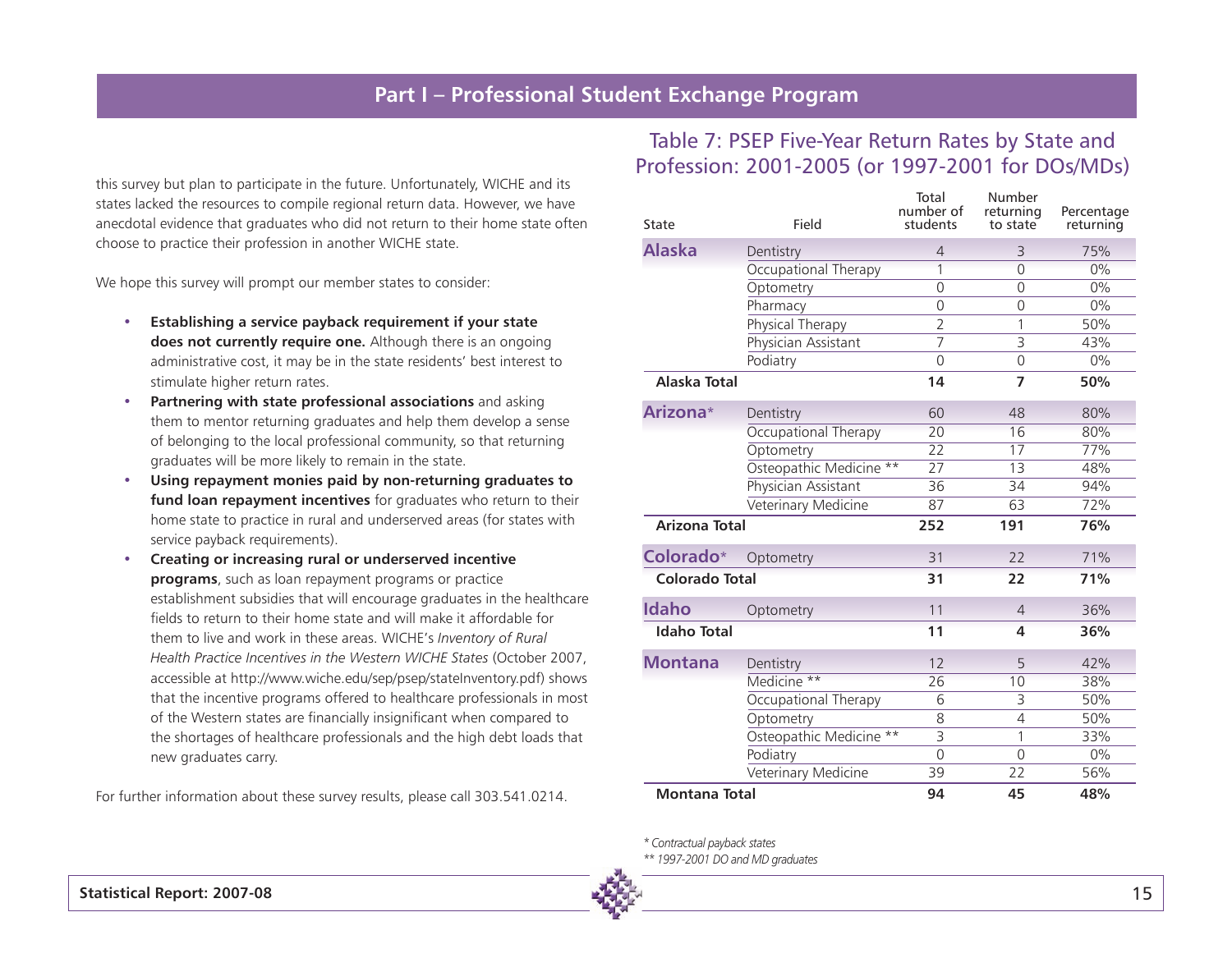### Table 7 (cont.): PSEP Five-Year Return Rates by State and Profession: 2001-2005 (or 1997-2001 for DOs/MDs)

| State                         | Field                   | Total<br>number of<br>students | Number<br>returning<br>to state | Percentage<br>returning |  |  |
|-------------------------------|-------------------------|--------------------------------|---------------------------------|-------------------------|--|--|
| Nevada*                       | Optometry               | 12                             | 8                               | 67%                     |  |  |
|                               | Pharmacy                | 17                             | 14                              | 82%                     |  |  |
|                               | Physician Assistant     | $\overline{12}$                | 8                               | 67%                     |  |  |
|                               | Veterinary Medicine     | 18                             | 11                              | 61%                     |  |  |
| Nevada Total                  |                         | 59                             | 41                              | 69%                     |  |  |
| <b>New</b>                    | Dentistry               | 26                             | 24                              | 92%                     |  |  |
| Mexico <sup>*</sup>           | Optometry               | $\overline{4}$                 | $\overline{2}$                  | 50%                     |  |  |
|                               | Osteopathic Medicine    | $\overline{12}$                | $\overline{5}$                  | 42%                     |  |  |
|                               | Podiatry                | 1                              | 0                               | $0\%$                   |  |  |
|                               | Veterinary Medicine     | 46                             | 34                              | 74%                     |  |  |
| <b>New Mexico Total</b>       |                         | 89                             | 65                              | 73%                     |  |  |
| <b>Utah</b>                   | Optometry               | 19                             | 14                              | 74%                     |  |  |
|                               | Podiatry                | 9                              | $\overline{2}$                  | 22%                     |  |  |
|                               | Veterinary Medicine     | 31                             | $\overline{17}$                 | 55%                     |  |  |
| <b>Utah Total</b>             |                         | 59                             | 33                              | 56%                     |  |  |
| <b>Washington</b> * Optometry |                         | 18                             | 14                              | 78%                     |  |  |
|                               | Osteopathic Medicine ** | 5                              | $\overline{2}$                  | 40%                     |  |  |
| <b>Washington Total</b>       |                         | 23                             | 16                              | 70%                     |  |  |
| <b>Wyoming</b>                | Dentistry               | 26                             | 13                              | 50%                     |  |  |
|                               | Medicine **             | 30                             | 6                               | 20%                     |  |  |
|                               | Occupational Therapy    | $\overline{4}$                 | 1                               | 25%                     |  |  |
|                               | Optometry               | 22                             | $\overline{7}$                  | 32%                     |  |  |
|                               | Osteopathic Medicine ** | 3                              | 0                               | $0\%$                   |  |  |
|                               | Physical Therapy        | 33                             | 6                               | 18%                     |  |  |
|                               | Physician Assistant     | 5                              | 1                               | 20%                     |  |  |
|                               | Podiatry                | $\overline{2}$                 | 0                               | $0\%$                   |  |  |
|                               | Veterinary Medicine     | 33                             | 9                               | 27%                     |  |  |
| <b>Wyoming Total</b>          |                         | 158                            | 43                              | 27%                     |  |  |

| State                           | Field                                            | Total<br>number of<br>students | Number<br>returning<br>to state | Percentage<br>returning |
|---------------------------------|--------------------------------------------------|--------------------------------|---------------------------------|-------------------------|
| <b>WICHE</b>                    | Dentistry                                        | 128                            | 93                              | 73%                     |
| <b>Return Rates Medicine **</b> |                                                  | 56                             | 16                              | 29%                     |
| by                              | Occupational Therapy                             | 31                             | 20                              | 65%                     |
| <b>Profession</b>               | Optometry                                        | 147                            | 92                              | 63%                     |
|                                 | Osteopathic Medicine **                          | 50                             | 21                              | 42%                     |
|                                 | Pharmacy                                         | 17                             | 14                              | 82%                     |
|                                 | Physical Therapy                                 | 35                             | 7                               | 20%                     |
|                                 | Physician Assistant                              | 60                             | 46                              | 77%                     |
|                                 | Podiatry                                         | 12                             | $\mathcal{P}$                   | 17%                     |
|                                 | Veterinary Medicine                              | 254                            | 156                             | 61%                     |
|                                 | <b>Total for all reporting WICHE PSEP states</b> | 790                            | 467                             | 59%                     |
|                                 | Total for contractual payback states             | 454                            | 335                             | 74%                     |
|                                 | Total for honor system states                    | 336                            | 132                             | 39%                     |

**IMPORTANT: Return rates reported by state offices may vary from WICHE calculations, due to different time frames over which the return is measured.**

*Not reporting as of December 2007: Hawaii and North Dakota*

*\* Contractual payback states*

*\*\* 1997-2001 DO and MD graduates*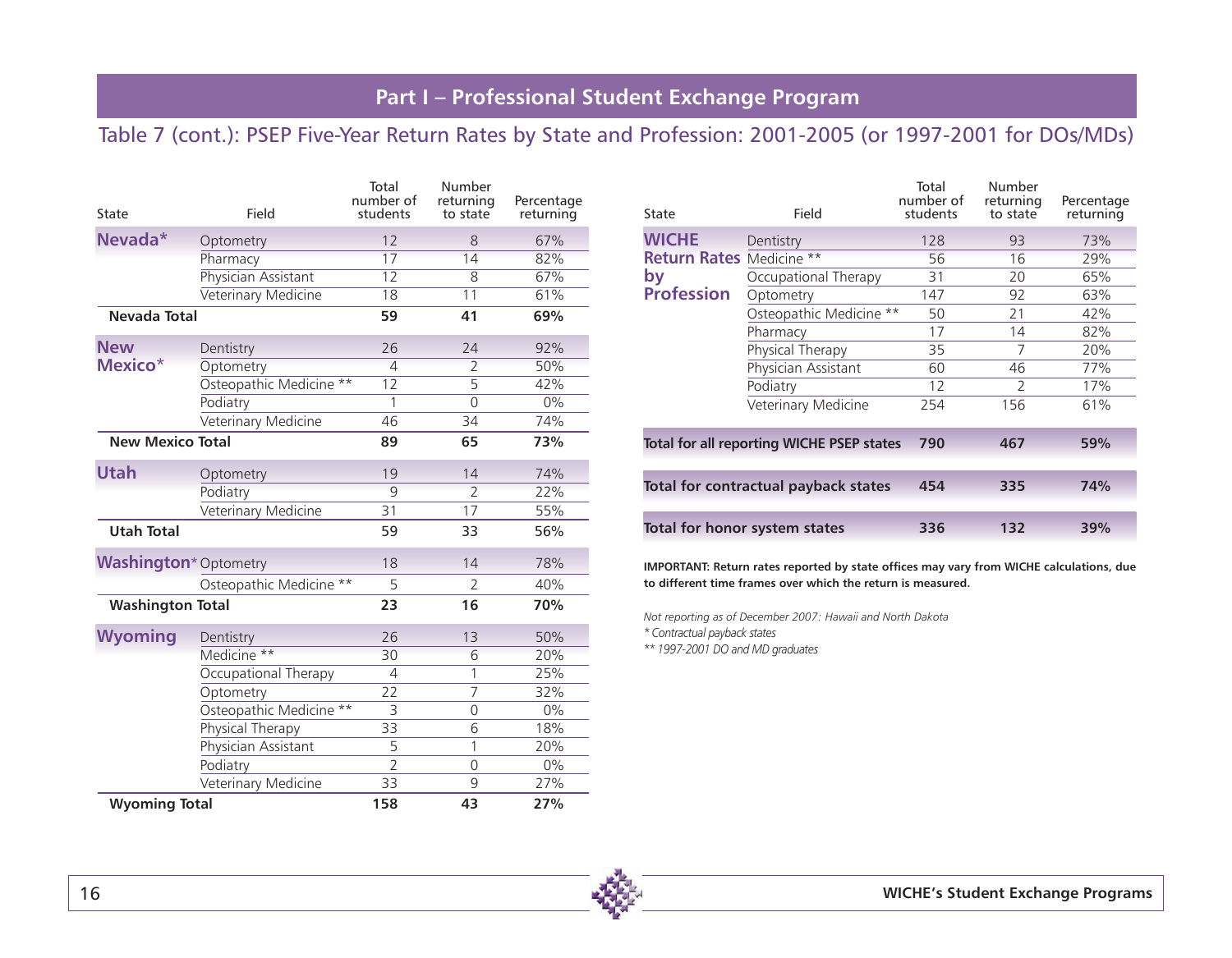### **Part II – Western Regional Graduate Program**

The Western Regional Graduate Program (WRGP) was initiated in 1981 in Alaska, Idaho, Montana, Oregon, and Washington. As of Fall 2007, the WRGP includes 179 programs in 39 institutions in all WICHE states except California.

The WRGP consists of high quality masters and doctoral degree programs that are not widely available throughout the West. To be eligible for WRGP, programs must be of demonstrated quality. Programs that are not related to health care must be offered at no more than four institutions in the WICHE region (exclusive of California). WRGP is particularly strong in programs targeted to the emerging social, environmental, and resource development needs of the West, and innovative interdisciplinary programs.

In the past, WICHE accepted only distinctive programs to WRGP. However, given the severe workforce shortages in the health care professions, the WICHE Commission voted in May 2007 to waive the previous four-program maximum limitation on the number of health care-related programs offered through WRGP. WICHE encourages *all* high-quality health care-related programs in WICHE states that have excess capacity or that wish to diversify their enrollments to join the WRGP network of cooperating programs.

Through WRGP, graduate students who are residents of the 14 participating states may enroll in participating programs in public institutions on a resident tuition basis. Along with this obvious benefit to students, WRGP offers states and institutions a means to foster the development and support of innovative

programs by enlarging the potential student pool. Like all WICHE student exchanges, WRGP has enjoyed strong support from policymakers in the states as a way to better utilize regional educational resources.

Eligible master's and PhD students can enroll in participating programs outside their home state pay resident tuition rates. To receive WRGP tuition status, students apply directly through the graduate school or academic department offering the WRGP program, and identify themselves as WICHE WRGP applicants.

WRGP programs are not available to California students at this time, because currently no California programs receive WRGP students through this arrangement. WICHE would be pleased to welcome California programs in the future, and encourages interested ones to apply in the future.

New WRGP programs are nominated for inclusion every two years. Over 30 new programs have submitted their nominations to join the WRGP network beginning in fall 2008. New programs will be announced in spring 2008 and their program descriptions will be available on our website. We invite you to consult our WRGP brochure (available as a PDF) that lists currently participating programs. Our online database lists full descriptions of each program. Both are available at www.wiche.edu/sep/wrgp.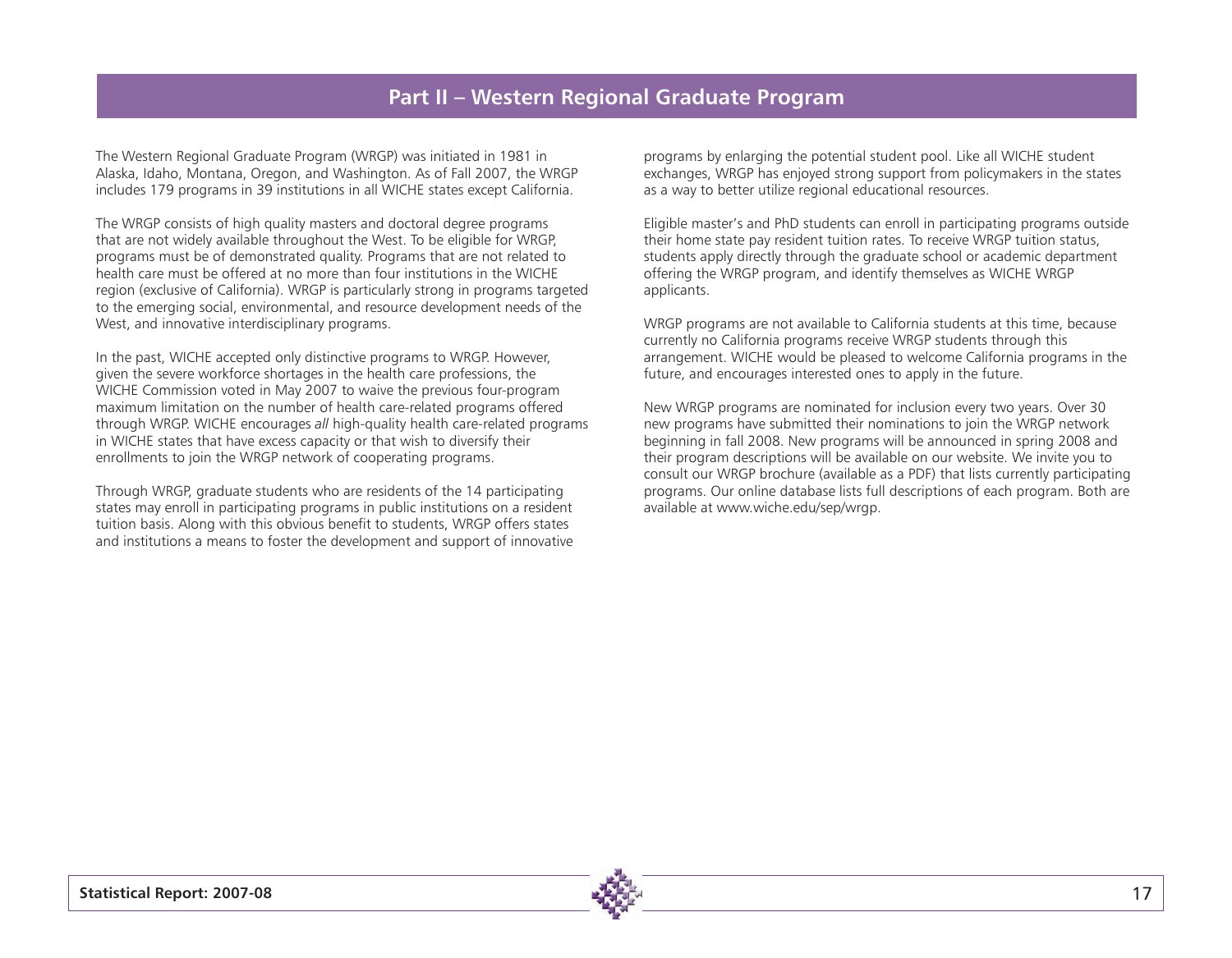# **Part II – Western Regional Graduate Program**

### Table 8: Five-Year Enrollment Summary, New and Continuing Students, 2003-2007

|              | 2003                     |                   | 2004              |                          | 2005              |                   | 2006              |                   | 2007              |                   |
|--------------|--------------------------|-------------------|-------------------|--------------------------|-------------------|-------------------|-------------------|-------------------|-------------------|-------------------|
| State        | Received                 | Sent              | Received          | Sent                     | Received          | Sent              | Received          | Sent              | Received          | Sent              |
| Alaska       | $\overline{7}$           | 28                | 5                 | 29                       | 10                | 33                | 12                | 35                | 12                | 27                |
| Arizona      | 52                       | 33                | 41                | 37                       | 37                | 32                | 35                | 36                | 38                | 36                |
| California*  | $\overline{\phantom{m}}$ | $\qquad \qquad -$ | $\qquad \qquad -$ | $\overline{\phantom{0}}$ | $\qquad \qquad -$ | $\qquad \qquad -$ | $\qquad \qquad -$ | $\qquad \qquad -$ | $\qquad \qquad -$ | $\qquad \qquad -$ |
| Colorado     | 117                      | 44                | 133               | 42                       | 127               | 32                | 127               | 42                | 125               | 43                |
| Hawaii       | 22                       | 13                | 24                | 11                       | 22                | 14                | 23                | 12                | 30                | 20                |
| Idaho        | 28                       | 46                | 41                | 54                       | 23                | 49                | 35                | 54                | $\overline{2}$    | 44                |
| Montana      | 21                       | 32                | 33                | 25                       | 37                | 30                | 25                | 29                | 46                | 28                |
| Nevada       | 17                       | 13                | $\overline{7}$    | 13                       | 6                 | 17                | $\overline{7}$    | 15                | 6                 | 14                |
| New Mexico   | 19                       | 28                | 18                | 31                       | 27                | 22                | 35                | 21                | 27                | 26                |
| North Dakota | 0                        | $\overline{4}$    | $\mathbf{1}$      | 11                       | 3                 | 11                | $\mathbf{1}$      | 8                 | $\mathsf{O}$      | 10                |
| Oregon       | 57                       | 36                | 50                | 46                       | 45                | 38                | 56                | 38                | 64                | 39                |
| South Dakota | 4                        | 13                | 3                 | 10                       | $\mathbf{1}$      | 15                | 6                 | 13                | 5                 | 23                |
| Utah         | 32                       | 36                | 28                | 47                       | 40                | 42                | 37                | 49                | 42                | 45                |
| Washington   | 53                       | 78                | 67                | 66                       | 55                | 71                | 55                | 68                | 53                | 69                |
| Wyoming      | $\mathbf{2}^{\prime}$    | 27                | 5                 | 34                       | 5                 | 32                | 3                 | 37                | 10                | 36                |
| <b>TOTAL</b> | 431                      | 431               | 456               | 456                      | 438               | 438               | 457               | 457               | 460               | 460               |

*\* California residents are not eligible to enroll through WRGP at this time because the state does not currently offer programs through WRGP to residents of other WICHE states.*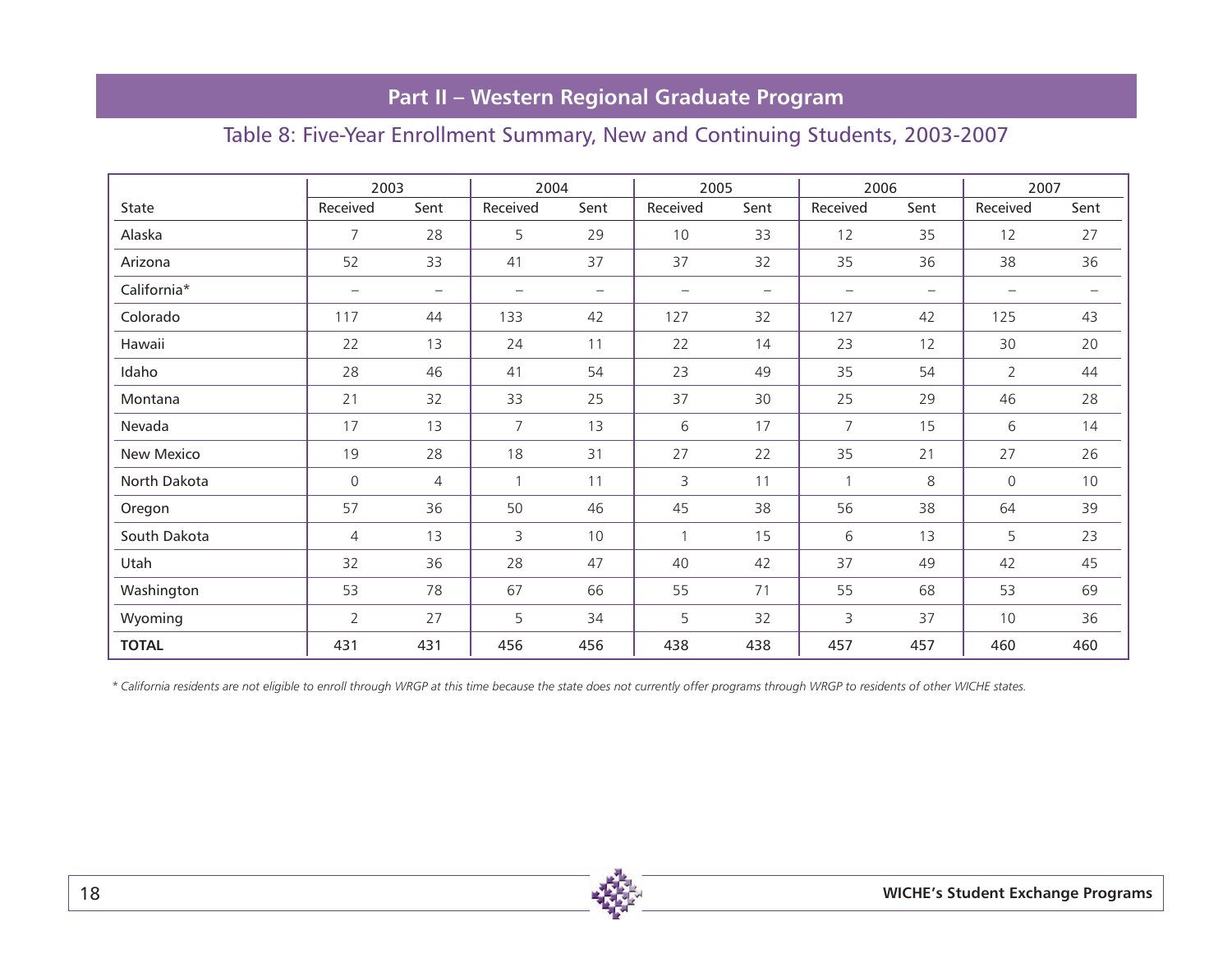### **Part III – Western Undergraduate Exchange**

Now celebrating its twentieth year, WUE, the Western Undergraduate Exchange, is WICHE's largest student exchange program. When compared to similar regional exchange programs in the nation, it is the largest of its kind. Through WUE, students from participating states may enroll in designated twoyear and four-year public institutions in other participating states at a special reduced tuition level – 150 percent of resident tuition. In all programs, this amount is substantially less than nonresident tuition.

All WICHE states now receive and send students through the Western Undergraduate Exchange. They include: Alaska, Arizona, California, Colorado, Hawaii, Idaho, Montana, Nevada, New Mexico, North Dakota, Oregon, South Dakota, Utah, Washington, and Wyoming. California became a fully reciprocal partner in November 2005, and an increasing number of California institutions are discovering the benefits of joining the WUE network. As of 2008, Hawaii residents are now eligible to enroll at both two- and four-year WUE institutions.

Each state controls their level of participation in WUE. Some states set limits on the total number of students admitted. Each state and institution chooses which programs they wish to make available to WUE students, and under what conditions. In many cases, institutions have opened all of their programs on a space-available basis. In other cases, institutions have excluded some programs or have listed only specific programs that are open to WUE students.

WUE continues to grow because it offers states a way to greatly expand the range of educational opportunities available to their students at a minimal cost to the state. From a total of 643 students in Fall 1988, WUE now enrolls more than 22,000 students in 143 institutions across the West. A complete report on WUE enrollments, including information about the specific programs in which students are enrolled, is available at www.wiche.edu/sep/wue.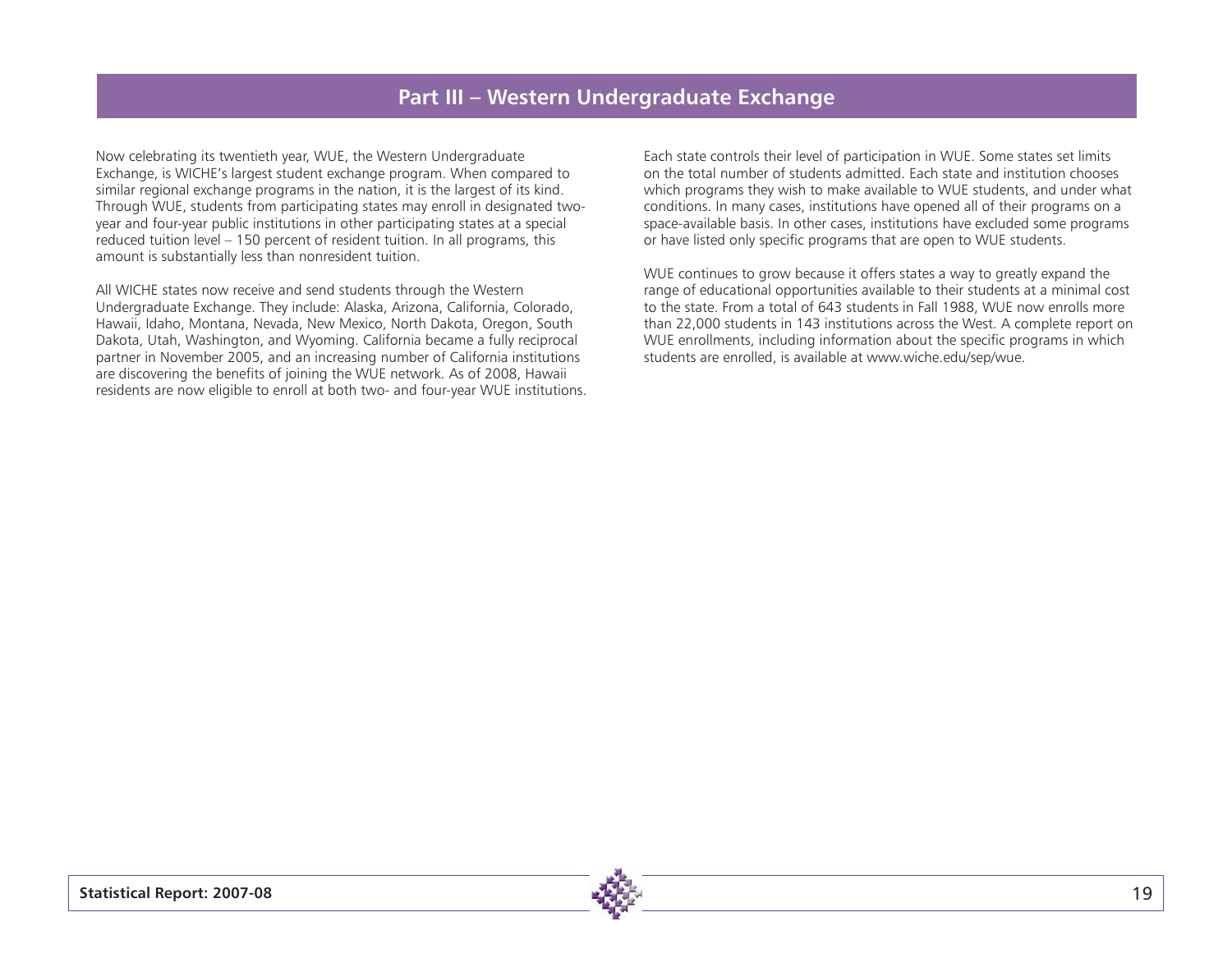# **Part III – Western Undergraduate Exchange**

# Table 9: Fall 2007 Enrollment Summary, New and Continuing Students

| <b>State Of Attendance</b><br>(Number of Institutions) | <b>State of Residence</b> |                          |                          |                          |                          |                          |                   |                          |                          | Attendance               |                          |                          |                          |                   |                          |        |
|--------------------------------------------------------|---------------------------|--------------------------|--------------------------|--------------------------|--------------------------|--------------------------|-------------------|--------------------------|--------------------------|--------------------------|--------------------------|--------------------------|--------------------------|-------------------|--------------------------|--------|
| enrolling WUE students)                                | AK                        | AZ                       | CA                       | CO                       | HI                       | ID                       | MT                | <b>NV</b>                | <b>NM</b>                | <b>ND</b>                | <b>OR</b>                | SD                       | UT                       | <b>WA</b>         | <b>WY</b>                | Totals |
| Alaska (4)                                             | $\overline{\phantom{m}}$  | 18                       | 87                       | 49                       | 14                       | 14                       | 21                | 14                       | 12                       | 6                        | 45                       | 5                        | 33                       | 114               | 14                       | 446    |
| Arizona (21)                                           | 210                       | $\overline{\phantom{0}}$ | 700                      | 387                      | 172                      | 63                       | 47                | 268                      | 228                      | 11                       | 140                      | 30                       | 229                      | 207               | 44                       | 2,736  |
| California (5)                                         | 42                        | $\overline{7}$           | $\overline{\phantom{m}}$ | 26                       | 69                       | 21                       | $\mathsf 9$       | 17                       | 11                       | 6                        | 87                       | 3                        | 19                       | 88                | 3                        | 408    |
| Colorado(24)                                           | 90                        | 173                      | 182                      | $\overline{\phantom{0}}$ | 119                      | 53                       | 58                | 63                       | 188                      | 26                       | 77                       | 75                       | 116                      | 97                | 169                      | 1,486  |
| Hawaii (2)                                             | 91                        | 88                       | 1,042                    | 219                      | $\overline{\phantom{0}}$ | 36                       | 27                | 45                       | 24                       | 3                        | 149                      | 18                       | 26                       | 269               | 13                       | 2,050  |
| Idaho (6)                                              | 224                       | 26                       | 103                      | 37                       | 14                       | $\overline{\phantom{0}}$ | 131               | 113                      | 13                       | 6                        | 351                      | 6                        | 27                       | 810               | 47                       | 1,908  |
| Montana (12)                                           | 149                       | 20                       | 61                       | 161                      | 45                       | 312                      | $\qquad \qquad -$ | 33                       | 14                       | 65                       | 143                      | 50                       | 41                       | 373               | 257                      | 1,724  |
| Nevada (7)                                             | 288                       | 191                      | 622                      | 199                      | 552                      | 96                       | 42                | $\overline{\phantom{0}}$ | 66                       | 25                       | 182                      | 39                       | 77                       | 302               | 45                       | 2,726  |
| New Mexico (7)                                         | 15                        | 67                       | 120                      | 71                       | 18                       | 4                        | 7                 | 23                       | $\overline{\phantom{m}}$ | $\mathbf{1}$             | 19                       | $\mathbf{1}$             | 8                        | 38                | 10                       | 402    |
| North Dakota (11)                                      | 81                        | 110                      | 247                      | 135                      | 38                       | 33                       | 75                | 42                       | 15                       | $\overline{\phantom{0}}$ | 54                       | 237                      | 22                       | 214               | 105                      | 1,408  |
| Oregon (5)                                             | 188                       | 42                       | 262                      | 79                       | 241                      | 85                       | 55                | 46                       | 29                       | 6                        | $\overline{\phantom{m}}$ | 7                        | 26                       | 580               | 13                       | 1,659  |
| South Dakota (6)                                       | 42                        | 43                       | 145                      | 156                      | 3                        | 18                       | 107               | 22                       | 8                        | 218                      | 25                       | $\overline{\phantom{0}}$ | 13                       | 55                | 431                      | 1,286  |
| Utah $(9)$                                             | 36                        | 50                       | 64                       | 71                       | 28                       | 138                      | 22                | 140                      | 20                       | $\overline{4}$           | 55                       | 3                        | $\overline{\phantom{m}}$ | 52                | 76                       | 768    |
| Washington (4)                                         | 111                       | 13                       | 65                       | 29                       | 81                       | 135                      | 95                | 15                       | 11                       | $\mathbf{0}$             | 138                      | $\mathsf{O}$             | 8                        | $\qquad \qquad -$ | 16                       | 717    |
| Wyoming (8)                                            | 43                        | 45                       | 107                      | 1,013                    | 9                        | 99                       | 466               | 33                       | 23                       | 25                       | 41                       | 275                      | 133                      | 58                | $\overline{\phantom{m}}$ | 2,370  |
| Two-Year                                               | 178                       | 143                      | 452                      | 573                      | 101                      | 181                      | 469               | 265                      | 165                      | 29                       | 155                      | 156                      | 405                      | 191               | 87                       | 3,550  |
| Four-Year                                              | 1,432                     | 750                      | 3,355                    | 2,059                    | 1,302                    | 926                      | 693               | 609                      | 506                      | 373                      | 1,351                    | 593                      | 373                      | 3,066             | 1,156                    | 18,544 |
| GRAND TOTAL (131)                                      | 1,610                     | 893                      | 3,807                    | 2,632                    | 1,403                    | 1,107                    | 1,162             | 874                      | 671                      | 402                      | 1,506                    | 749                      | 778                      | 3,257             | 1,243                    | 22,094 |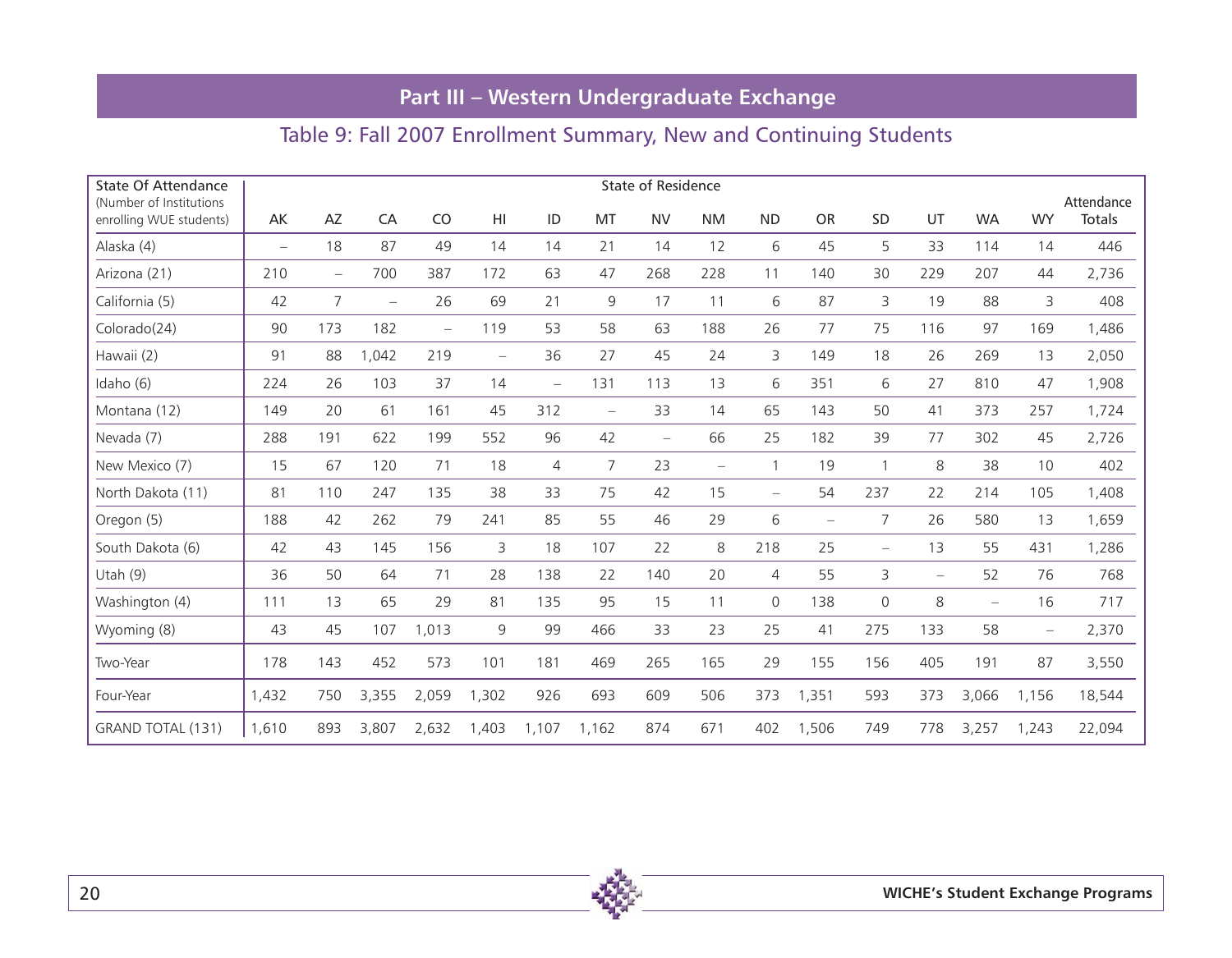### **Part III – Western Undergraduate Exchange**

### Table 10: Five-Year Enrollment Summary, New and Continuing Students

|              | 2003     |        | 2004     |        | 2005     |        |          | 2006   | 2007     |        |  |
|--------------|----------|--------|----------|--------|----------|--------|----------|--------|----------|--------|--|
| <b>State</b> | Received | Sent   | Received | Sent   | Received | Sent   | Received | Sent   | Received | Sent   |  |
| Alaska       | 243      | 1,669  | 328      | 1,708  | 432      | 1,613  | 464      | 1,664  | 446      | 1,610  |  |
| Arizona      | 1,343    | 643    | 1,870    | 724    | 1,873    | 742    | 2,348    | 789    | 2,736    | 893    |  |
| California*  | 74       | 1,529  | 112      | 1,844  | 109      | 1,933  | 314      | 2,973  | 408      | 3,807  |  |
| Colorado     | 1,870    | 1,996  | 1,929    | 2,153  | 1,607    | 2,286  | 1,507    | 2,496  | 1,486    | 2,632  |  |
| Hawaii       | 1,771    | 1,300  | 2,121    | 1,299  | 1,983    | 1,337  | 2,083    | 1,363  | 2,050    | 1,403  |  |
| Idaho        | 1,255    | 1,257  | 1,403    | 1,237  | 1,524    | 1,260  | 1,931    | 1,192  | 1,908    | 1,107  |  |
| Montana      | 1,511    | 1,396  | 1,471    | 1,399  | 1,670    | 1,359  | 1,688    | 1,321  | 1,724    | 1,162  |  |
| Nevada       | 2,788    | 668    | 2,806    | 752    | 2,776    | 750    | 2,946    | 864    | 2,726    | 874    |  |
| New Mexico   | 69       | 804    | 145      | 826    | 96       | 684    | 197      | 654    | 402      | 671    |  |
| North Dakota | 1,828    | 581    | 1,797    | 483    | 1,735    | 440    | 1,386    | 462    | 1,408    | 402    |  |
| Oregon       | 1,254    | 1,320  | 1,210    | 1,510  | 1,326    | 1,427  | 1,504    | 1,516  | 1,659    | 1,506  |  |
| South Dakota | 1,473    | 1,145  | 1,308    | 1,163  | 1,330    | 1,083  | 1,373    | 818    | 1,286    | 749    |  |
| Utah         | 932      | 719    | 944      | 834    | 872      | 752    | 844      | 761    | 768      | 778    |  |
| Washington   | 583      | 2,234  | 690      | 2,609  | 774      | 2,957  | 759      | 3,280  | 717      | 3,257  |  |
| Wyoming      | 1,856    | 1,589  | 1,938    | 1,531  | 2,084    | 1,568  | 2,234    | 1,425  | 2,370    | 1,243  |  |
| <b>TOTAL</b> | 18,850   | 18,850 | 20,072   | 20,072 | 20,191   | 20,191 | 21,578   | 21,578 | 22,094   | 22,094 |  |

### **Part IV – WICHE Scholars Program**

The WICHE Scholars program offers a way for states to extend tuition assistance to their residents for programs not available in either public institutions in the home state or other WICHE exchange programs. The student pays resident tuition (or the balance of the standard tuition charge in private institutions).

The sending state pays, through WICHE, the remainder of either the nonresident tuition charge or the standard tuition in private institutions. In 2007-08, no students were enrolled as WICHE Scholars.